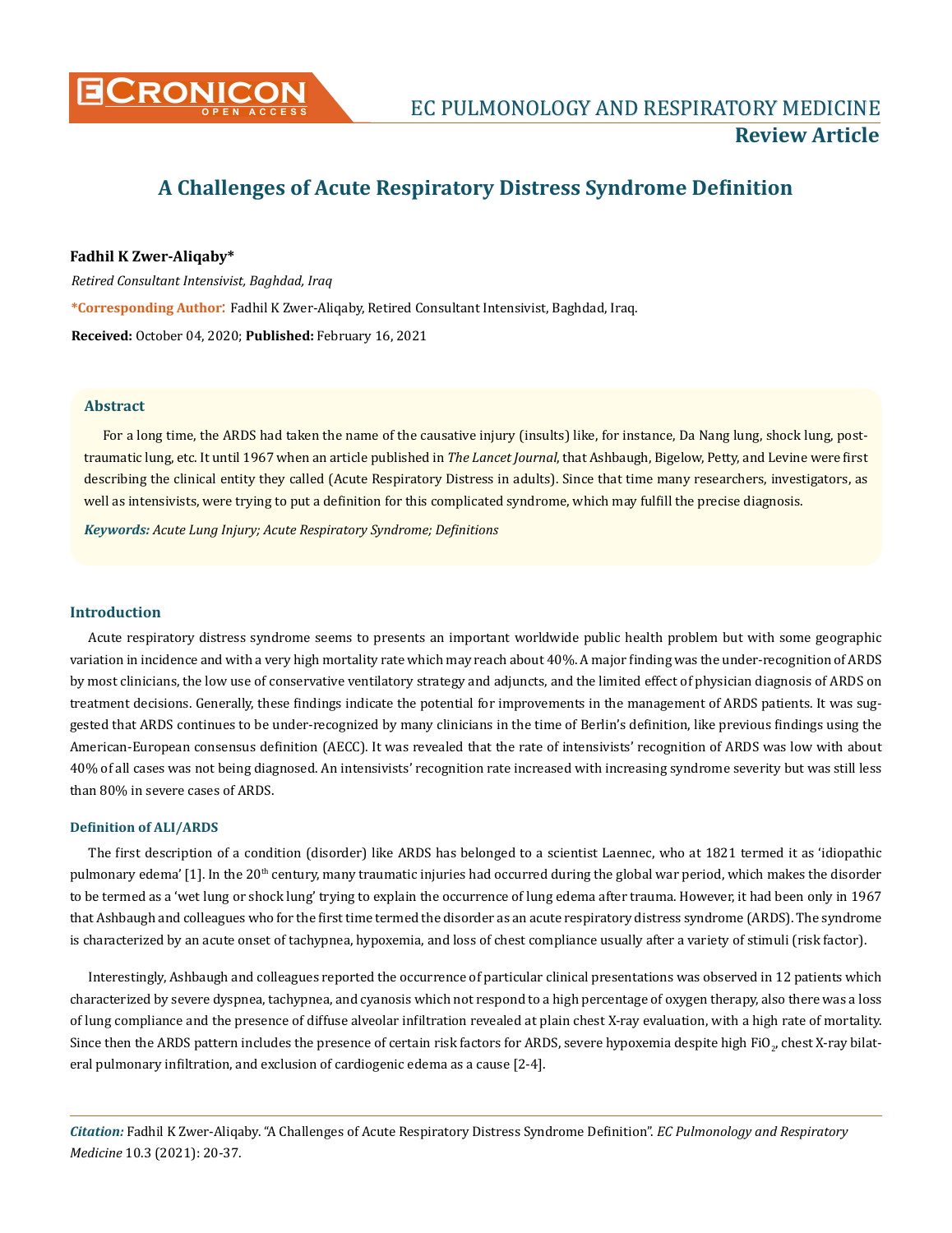Since the first definition of ARDS, more than 50 years ago, a variety of efforts had been laid down to make the pathophysiology and severity of the syndrome clear. In 1988, Murray and colleagues had proposed a definition called an expanded definition of ARDS. In 1994, the American-European Consensus Conference (AECC) was defining the acute lung injury (ALI) and acute respiratory distress syndrome

(ARDS) as a "respiratory failure" and differentiated the ALI from ARDS depending on the PaO<sub>2</sub>/FiO<sub>2</sub> ratio [5,6]. Since the respiratory failure due to ARDS is not typical for the adult patients but it is may also affecting the children, AECC definition was, therefore, also used in an adult or in pediatrics critical care to decide the grade of lung injury.

However, the oxygenation index (OI) proposed by Bartlett who studies the indications of extracorporeal membrane oxygenation (ECMO) in children with respiratory failure was accepted as an indicator to clarifying the lung injury in the pediatric population. Anyhow, in 2005 a team of investigators from the University of Toronto decides a type of consensus to improve the AECC definition of ARDS by using the Delphi technique [7]. In 2013, Villar and colleagues proposed a classification of ARDS severity intending to assess the ICU mortality according to the ratio of PaO<sub>2</sub>/FiO<sub>2</sub>. Nonetheless, after 18 years passed since AECC definition, a new definition of ARDS is required, with more generalized criteria and more specificity appeared. So, the most recent definition of ARDS was needed. This definition was proposed by the European Society of Intensive Care Medicine, which is now known as the Berlin ARDS definition [8].

Sometimes the disease and specifically the syndrome have many limits which making difficult to diagnose, for instance in the case of ARDS. However, the mortality of ARDS still high even with recent advances in treatment and monitoring, specifically in severe cases. In accordance, it must continually improve diagnostic criteria to some extent reaching an acceptable and practicable definition that meets a greater applicable in a clinical setting. Additionally, the review of the definition is so important for research and daily clinical practice in ICU [9]. It has been about 50 years passed since Ashbaugh and colleagues when firstly create the term ARDS as a syndrome that is characterized by "acute onset tachypnea, hypoxemia and reduced chest compliance due to different stimuli". Anyhow, since that period a long journey of time had elapsed to reach a satisfied ARDS definition.

There was so much controversy and challenges regarding the ARDS definition from the Murray Lung Injury Score extended to the AECC definition reaching finally to Berlin's definition. Commonly, patients are defined as having ALI/ARDS when they meet specific predetermined diagnostic criteria. The aim of the diagnostic criteria is to diagnosing the patients with a specific clinical entity for epidemiological target, and also to select patients who will mostly respond to syndrome standard therapy. Nonetheless, the diagnostic criteria used to define ALI/ARDS have progressed over time. The abbreviation (PaO $_2$ /FiO $_2$  ratio) will frequently be mentioned and commonly used in the texts of ALI/ARDS, so this abbreviation must be clarified (Table 1). Based on the available data with various studies it was recommended that the new definition should be standardized as follows:

- 1. Determined the risk factors if direct (pulmonary) or indirect (extrapulmonary) as the two entities have a different pathogenic mechanism.
- 2. Calculation of PaO<sub>2</sub>/FiO<sub>2</sub> ratios with specifying the standard ventilator setting.
- 3. Exclude cardiogenic edema (Echocardiography).
- 4. The patient included are only those with a PaO $_2$ /FiO $_2$  ratio of about 200 mmHg with a standard ventilator setting.

**The Murray lung injury score:** Over two decades, there was no satisfying definition to make the syndrome understanding easy. So, investigators act to use various criteria to enroll patients in clinical studies leading to difficulty across the trials. In 1988 Murray., *et al*. proposed an expanded definition of ARDS, aiming to explain if the syndrome is acute or chronic, the physiological severity of the pulmonary injury, and the primary clinical insult which leads to the development of lung injury (Table 2) [10,11]. Murray lung injury score actually cannot consider strictly the definition; however, the definition can analyze as:

21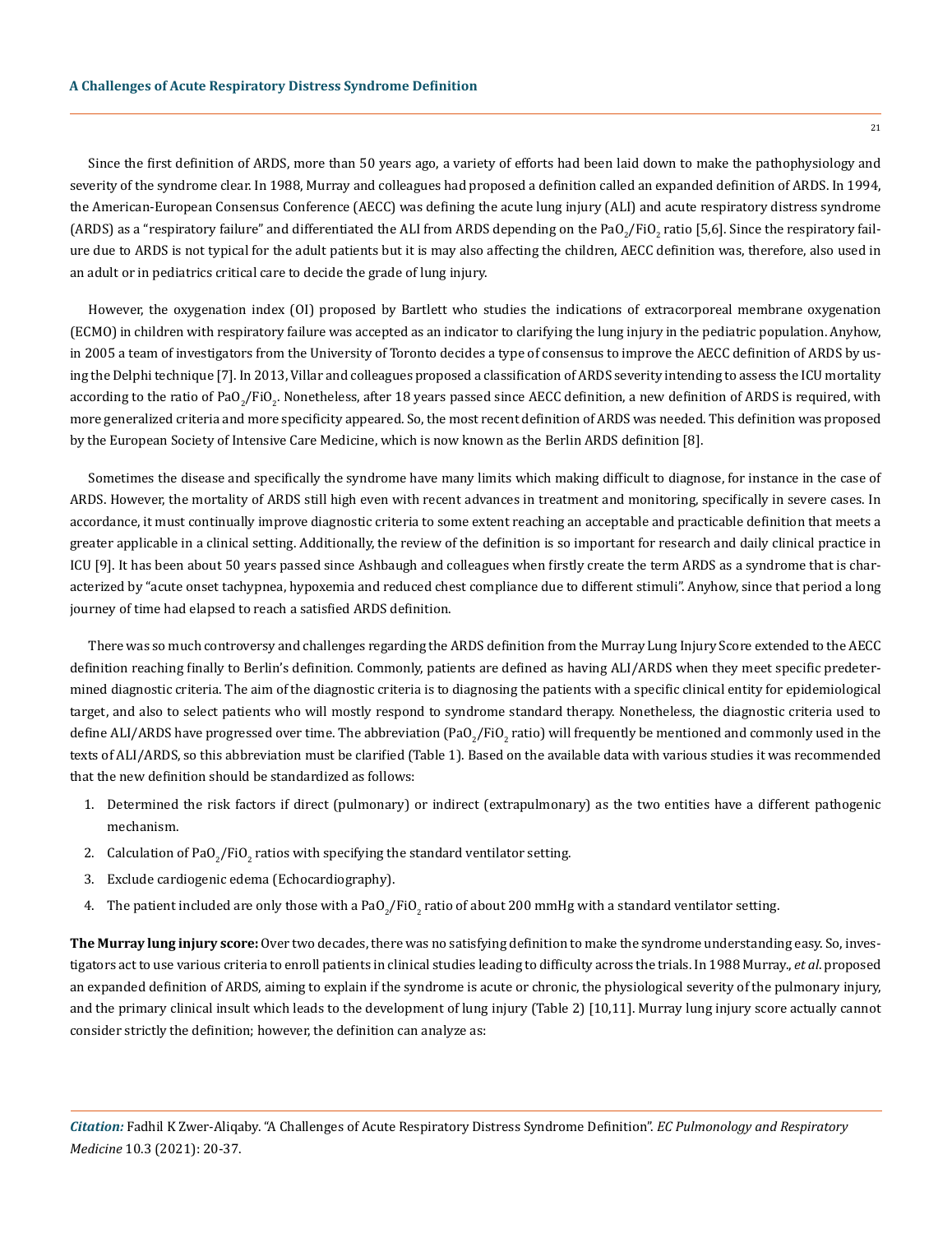The PaO<sub>2</sub>/FiO<sub>2</sub> ratio [(P/F ratio) or (PFR)] is an index to characterize the ALI/ARDS, which involves severe hypoxemia. PaO $_2$  is the partial pressure of oxygen in arterial blood. It is usually measured in millimeters of mercury (mmHg or Torr). PaO<sub>2</sub> of 75 to 100 mmHg is considered normal. FiO<sub>2</sub> is the fraction of inspired oxygen or simply a percentage of oxygen in a gas mixture atmospheric or given by medical gas equipment. For example, the atmospheric air has a FiO<sub>2</sub> of 21% (0.21). If a patient needs mechanical ventilation, FiO<sub>2</sub> is usually in the 30% to 40% range. Therefore, the normal ratios in the condition of patient inhaling spontaneous [atmospheric air] without incremental oxygen will be:

 $PaO_2/FiO_2 = 75/0.21 = 357$  mmHg [lower acceptable ratio]

 $85/0.21 = 404$  mmHg

 $95/0.21 = 452$  mmHg

100/0.21 = 476 mmHg [upper ratio]

## *Table 1: The PaO2 /FiO2 ratio.*

- 1. The first part explains the clinical course of the syndrome as an acute or chronic. Patients with the chronic state likely to develop pulmonary fibrosis and leading subsequently to a poor outcome.
- 2. The lung injury score (LIS) quantified the severity of lung injury from the degree of arterial hypoxemia, the level of PEEP, respiratory compliance, and the radiological abnormality.
- 3. The association of medical conditions (comorbidity) must be specified.

| Part 1 | Acute or chronic, depending on course.                                                              |  |  |  |
|--------|-----------------------------------------------------------------------------------------------------|--|--|--|
| Part 2 | The severity of physiological lung injury as decided by the lung injury score (Table 1-3).          |  |  |  |
| Part 3 | Lung injury is caused by or associated with a known risk factor for ARDS such as sepsis, pneumonia, |  |  |  |
|        | aspiration, or major trauma.                                                                        |  |  |  |

*Table 2: Three-part expanded definition of clinical acute lung injury and the acute respiratory distress syndrome proposed by Murray and colleagues.*

There are some advantages of Murray lung injury score, by regarding whether the patent in the acute state mostly may go to rapid resolution or chronic state with a very bad prognosis. The LIS (Table 3) usually quantifying the severity of lung injury so differentiating patients with severe lung injury (LIS > 2.5) from patients with mild lung injury (LIS < 2.5 > 0.1). Of importance that identification of the cause or associated medical condition (comorbidity) usually addressed the etiology of lung injury. As the authors claimed, "grouping all cases of ARDS under an umbrella classification potentially prevented the discovery of beneficial treatment aimed at a cause" [12-14].

Despite the Murray lung injury score still used [even not wildly], but it has not proved if the patient with scores of the same value corresponds to the same level of lung injury and so have the same prognosis. The LIS has many drawbacks such as:

- 1. It doesn't consider the effect of time on injury severity.
- 2. It has low specificity for ARDS as patients with cardiogenic edema and patients with fluid volume overload can be diagnosed as ARDS because the pulmonary capillary pressure is not estimated.

**The American-European Consensus Conference [AECC] definition:** The AECC definition of ARDS indeed facing the major goal of creating uniformity to the definition. The diagnostic criteria for ARDS of AECC definition were PaO<sub>2</sub>/FiO<sub>2</sub> ≤ 200 or 150 mmHg, bilateral chest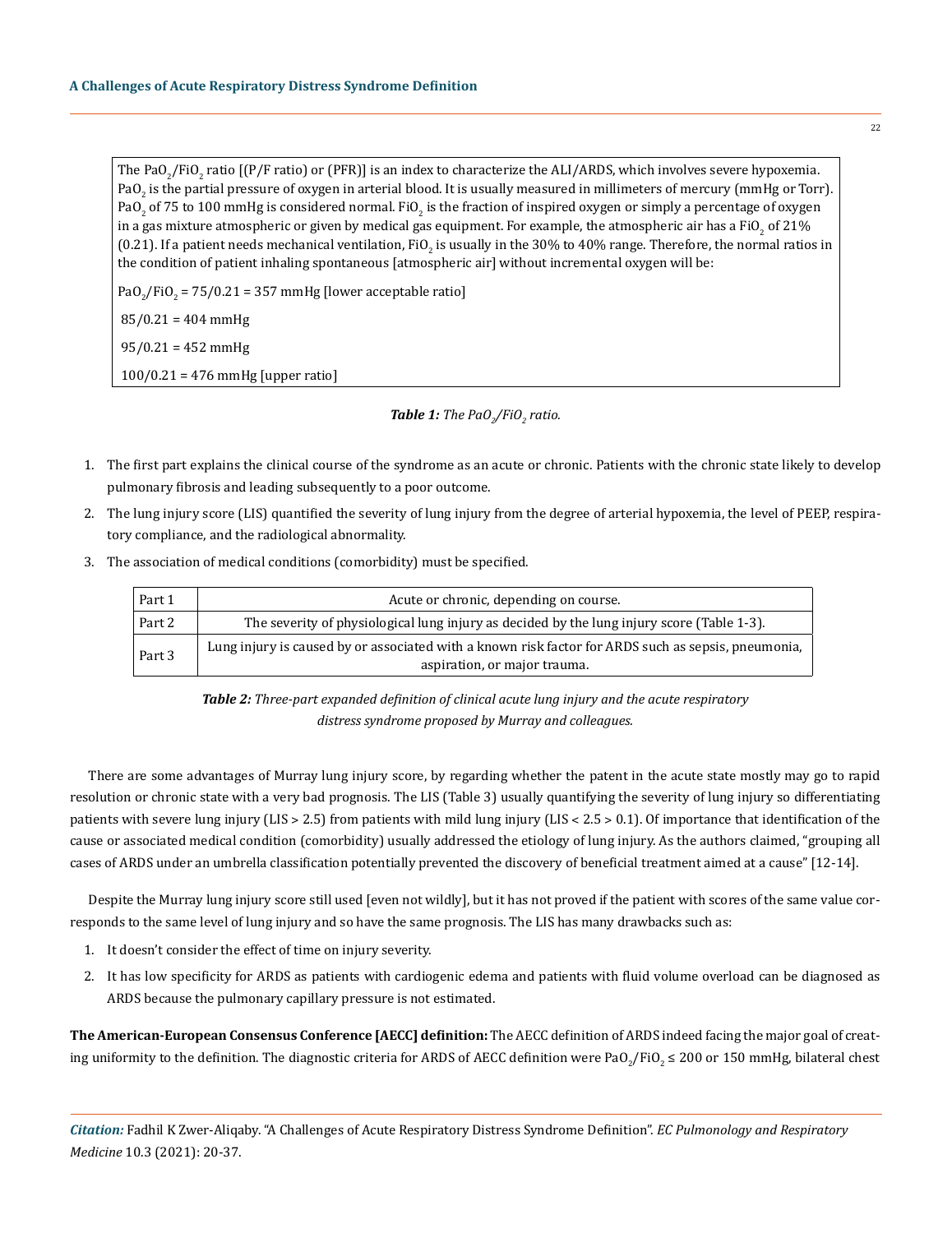| <b>Clinical data</b>                                                                              | <b>Score</b>                                       |                |  |  |
|---------------------------------------------------------------------------------------------------|----------------------------------------------------|----------------|--|--|
|                                                                                                   | No consolidation                                   | $\Omega$       |  |  |
|                                                                                                   | Consolidation confined to 1 quadrant               | $\mathbf{1}$   |  |  |
| Chest radiography                                                                                 | Consolidation confined to 2 quadrants              | $\overline{2}$ |  |  |
|                                                                                                   | Consolidation confined to 3 quadrants              | 3              |  |  |
|                                                                                                   | Consolidation confined to 4 quadrants              | $\overline{4}$ |  |  |
|                                                                                                   | PaO <sub>2</sub> /FiO <sub>2</sub> $\geq$ 300 mmHg | $\mathbf{0}$   |  |  |
|                                                                                                   | PaO <sub>2</sub> /FiO <sub>2</sub> 225-299 mmHg    | $\mathbf{1}$   |  |  |
| Hypoxemia score                                                                                   | PaO <sub>2</sub> /FiO <sub>2</sub> 175-224 mmHg    | 2              |  |  |
|                                                                                                   | PaO <sub>2</sub> /FiO <sub>2</sub> 100-174 mmHg    | 3              |  |  |
|                                                                                                   | $PaO_2/FiO_2 < 100$ mmHg                           | 4              |  |  |
|                                                                                                   | $\leq$ 5 cmH <sub>2</sub> O                        | $\mathbf{0}$   |  |  |
|                                                                                                   | 6-8 cmH <sub>2</sub> 0                             | $\mathbf{1}$   |  |  |
| PEEP score (when mechanically vent.)                                                              | 9-11 cmH <sub>2</sub> 0                            | $\overline{2}$ |  |  |
|                                                                                                   | 12-14 cmH <sub>2</sub> 0                           | 3              |  |  |
|                                                                                                   | $\geq 15$ cmH <sub>2</sub> O                       | 4              |  |  |
|                                                                                                   | $\geq 80$ ml/cmH <sub>2</sub> O                    | $\mathbf{0}$   |  |  |
|                                                                                                   | 60-70 ml/cmH <sub>2</sub> 0                        | $\mathbf{1}$   |  |  |
| Chest compliance score (when available)                                                           | 40-59 ml/cmH <sub>2</sub> 0                        | $\overline{2}$ |  |  |
|                                                                                                   | 20-39 ml/cmH <sub>2</sub> 0                        | 3              |  |  |
|                                                                                                   | $\leq$ 19 ml/cmH <sub>2</sub> 0                    | $\overline{4}$ |  |  |
| The score calculated by adding the sum of each part and dividing by the number of components used |                                                    |                |  |  |
| No lung injury = $0$                                                                              |                                                    |                |  |  |
| Mild to moderate lung injury = $0.1 - 2.5$                                                        |                                                    |                |  |  |
| Severe lung injury $(ARDS) = 2.5$                                                                 |                                                    |                |  |  |

*Table 3: Calculation of the lung injury score.*

X-ray infiltration (not essentially diffuse), and pulmonary artery occlusion pressure ≤ 18 mmHg or no evidence of left atrial hypertension (if pulmonary artery catheter not available). Besides the disease severity is also expanded to include ARDS patients with mild hypoxemia. The AECC ARDS definition also includes what is called acute lung injury (ALI) with diagnostic criteria similar to ARDS except that the  $PaO_2/FiO_2$  ratio is  $\leq 300$  mmHg (Table 4).

| <b>Criteria</b> | <b>Timing</b>  | Oxygenation                                                                 | <b>Chest X-ray</b>    | Pulmonary artery wedge pressure                                       |
|-----------------|----------------|-----------------------------------------------------------------------------|-----------------------|-----------------------------------------------------------------------|
| ALI criteria    | Acute<br>onset | $PaO_2/FiO_2 \leq 300$ (regardless<br>of PEEP level)                        | Bilateral infiltrates | $\leq$ 18 mmHg or no clinical evidence of left<br>atrial hypertension |
| ARDS criteria   | Acute<br>onset | PaO <sub>2</sub> /FiO <sub>2</sub> $\leq$ 200 (regardless<br>of PEEP level) | Bilateral infiltrates | $\leq$ 18 mmHg or no clinical evidence of left<br>atrial hypertension |

*Table 4: Recommended criteria for acute lung injury and acute respiratory distress syndrome.*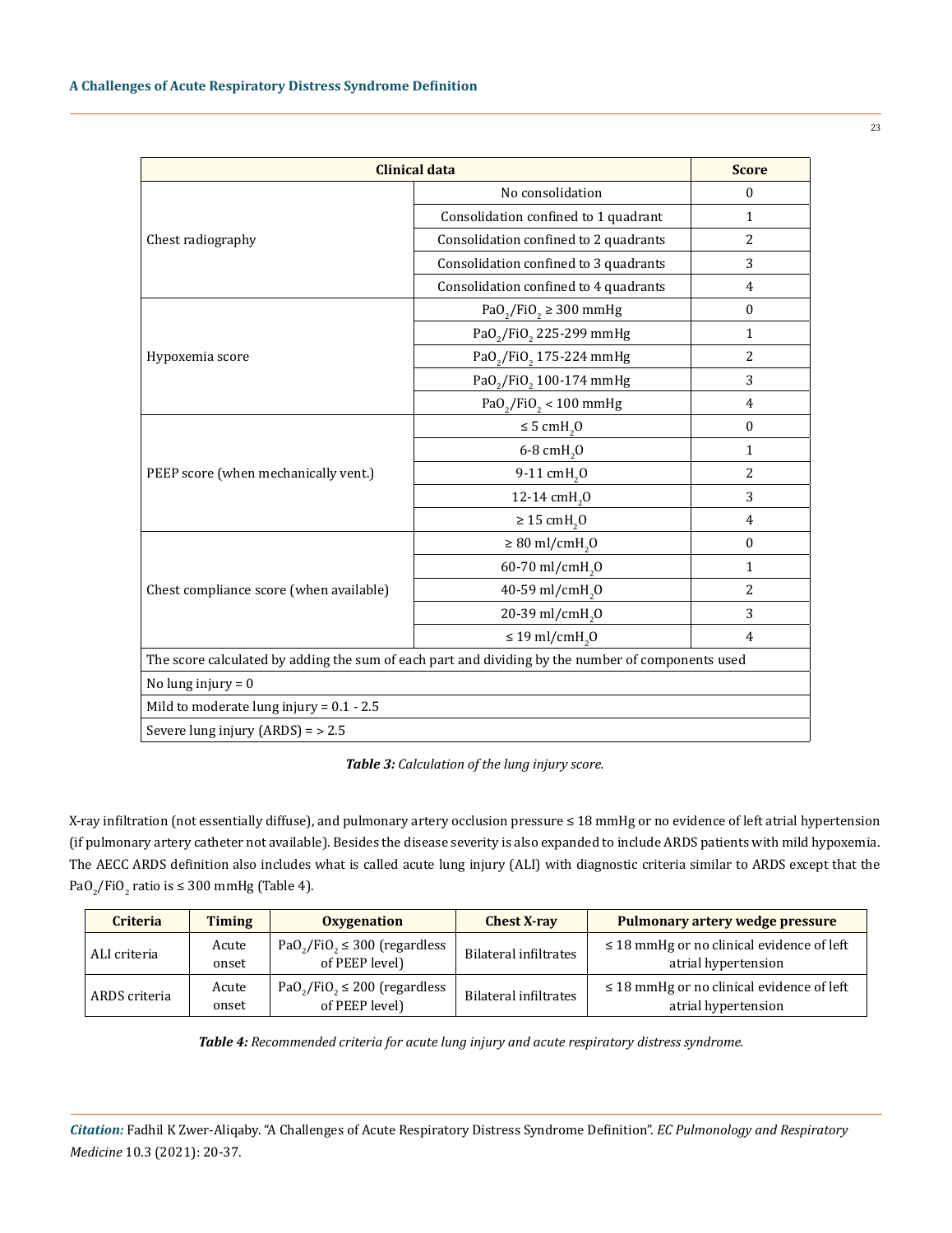To clarifying the accuracy of the Murray lung injury score and the AECC definition, the diagnostic criteria for both definitions were compared with the early definition of ARDS which needed the four diagnostic criteria. Both definitions getting a high degree of accuracy for ICU patients with a defined at-risk diagnosis of the development of ARDS. consequently, it is likely they both definitions show a patients population like in the older definitions of ARDS for patients with defined at-risk diagnoses [15]. The AECC definition experts decided to clarify some problems concerning the diagnostic criteria for ARDS. It was clamming that the theoretical definition of ARDS for ALI based on the severity of hypoxemia had not proved the 2 separate entities with different clinical associations and outcomes. Regarding the chest X-ray criteria, the AECC claims that the bilateral infiltration should be consistent with pulmonary edema whatever if it is midinfiltrate or patchy form. The AECC also claiming that there is a difficulty in excluding hydrostatic or cardiogenic causes as the only cause of pulmonary edema. Indeed, there is a lack of a perfect cutoff value of the pulmonary artery occlusion pressure which determines the hydrostatic pulmonary edema from permeability edema. The AECC definition didn't put a time limit for acuteness of syndrome, but ARDS mostly differentiate from interstitial lung disease which developed over a long time (weeks). The definition was showed that all patients when developing ARDS mostly by 7 days of the time of the at-risk diagnosis, so the length of time for the development of ARDS is defined as being < 7 days from time of onset of critical illness [6].

In some patients (for instance) with chest X-ray bilateral infiltration PaO<sub>2</sub>/FiO<sub>2</sub> < 200 mmHg while they received artificial (mechanical) ventilation with 0-low level PEEP the PaO $_2$ /FiO $_2$  then increased more than 200 mmHg or even to 300 mmHg when low or moderate PEEP  $\,$ level if applied [16-18]. In these patients, it was found that atelectasis could be the cause of hypoxemia rather than shunt from consolidation and pulmonary edema. It was found that the mortality of these patients was mostly lower than those whose PaO $_2$ /FiO $_2$  stay less than 200 mmHg after increasing PEEP to a high level [19]. Besides in many patients with chest bilateral infiltration PaO $_2$ /FiO $_2$  increased when FiO<sub>2</sub> is raising from moderate to high levels. This phenomenon is suggesting that between patients with similar PaO<sub>2</sub>/FiO<sub>2</sub> levels, oxygenation failure is worse and there may a high risk of death in patients receiving higher FiO<sub>2</sub>. This without standardized PEEP and FiO<sub>2</sub> the AECC criteria may show a heterogeneous group of patients, some are mostly at minimal risk of outcome such as death. In accordance, the use of AECC criteria to recognize patients for ALI/ARDS trials without PEEP and FiO<sub>2</sub> could reduce the power of trials due to the potential effects of new interventions that may be smaller in patients with mild ARDS. So, some investigators had suggested that the results of trials which enrolled ALI/ARDS patients applying the AECC criteria without the low-level PEEP were in confounding by the imbalance between the study groups in patients with mild and severe lung injury who could not detected without increasing the PEEP [17,20]. Since 1996 the National Institute of Health ARDS Network was using the AECC criteria the inclusion criteria for most of their trials. The exclusion criteria act to reducing the heterogeneity of the studied population, but patients were not excluded if they put on 0 or low-level PEEP or low FiO. [21-24]. However, it was found that the baseline PEEP alone may predict outcome or mortality, but after controlling for baseline PEEP and  $PaO_2/FiO_2$  then cannot predict mortality (Table 5) [25].

In conclusion, the AECC definition differs from Murray lung injury score in 4 aspects:

- 1. The AECC definition didn't depend on the principle of 4 areas of chest X-ray scoring. But instead, depending on the appearance of bilateral infiltration.
- 2. Some investigators or intensivists exclude PEEP measurement to reduce variability when PEEP is applied.
- 3. A variety of degrees of hypoxemias was required for oxygenation criteria.
- 4. Mostly including either measurement of pulmonary artery occlusion pressure or instead predicting the absence of clinical evidence of left atrial increased pressure by either clinical assessment or by using echocardiography.

**Limitations of the AECC definition:** Although the AECC definition had the perfect formulation regarding diagnostic criteria for ARDS and is simple for used in daily practice, it has discussed over the years considering the increased knowledge of ARDS [18]. However, the limitation of the AECC definition can be grouped as follow: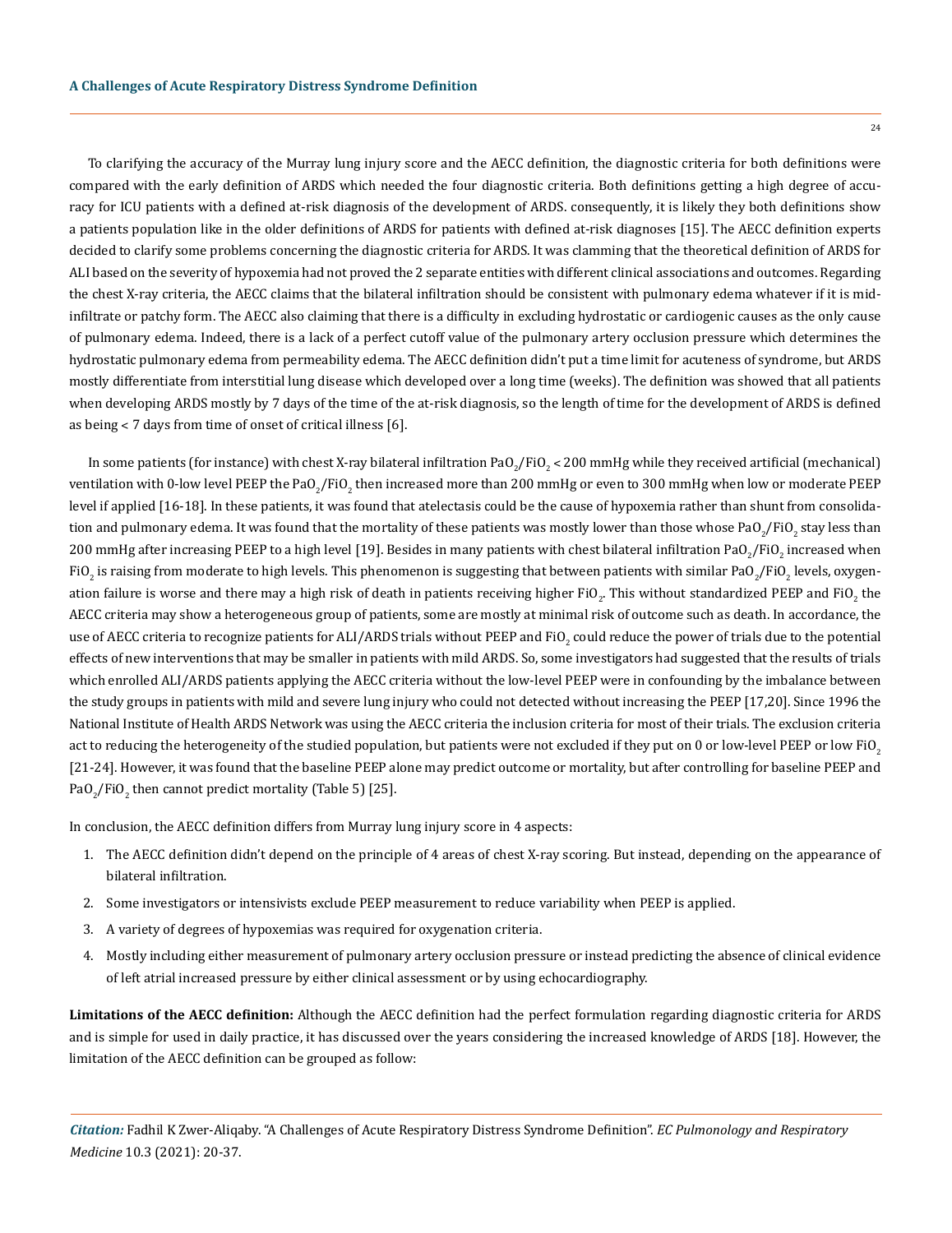| <b>Parameters</b>                                                                                                                                                                                                                                                                             | $PEEP \leq 5$  | $5 <$ PEEP $\leq 10$ | $11 \geq PEEP$  | Total**        |
|-----------------------------------------------------------------------------------------------------------------------------------------------------------------------------------------------------------------------------------------------------------------------------------------------|----------------|----------------------|-----------------|----------------|
| $PaO_2/FiO_2 > 175$                                                                                                                                                                                                                                                                           | $23.1 \pm 5\%$ | $22.0 \pm 6\%$       | $25.9 \pm 18\%$ | $23.1 \pm 2\%$ |
| $110 < PaO_2/FiO_2 \le 175$                                                                                                                                                                                                                                                                   | $31.4 \pm 9\%$ | $25.4 \pm 5\%$       | $28.1 \pm 13\%$ | $27.8 \pm 3\%$ |
| Pa0 <sub>2</sub> /Fi0 <sub>2</sub> ≤ 115                                                                                                                                                                                                                                                      | $35.7 \pm 2\%$ | $35.2 \pm 7\%$       | $38.2 \pm 7\%$  | $36.5 \pm 3\%$ |
| Total*                                                                                                                                                                                                                                                                                        | $27.8 \pm 3\%$ | $27.8 \pm 2\%$       | $33.3 \pm 4\%$  |                |
| Note: Overall mortality was 29.2%<br>± values are standard errors. Data<br>analyzed using the<br>Cochran-Armitage trend test.<br>* Within each PEEP range there<br>is a highly significant increase in<br>mortality with lower PaO <sub>2</sub> /FiO <sub>2</sub><br>levels ( $p < 0.0001$ ). |                |                      |                 |                |
| ** Within each PaO <sub>2</sub> /FiO <sub>2</sub> , tertile<br>there is no significant difference<br>in mortality with increasing PEEP<br>level.                                                                                                                                              |                |                      |                 |                |

 $\bm{\text{Table 5:}}$  Mortality rates according to PaO<sub>2</sub>/FiO<sub>2</sub> tertile and PEEP levels.

- **• Heterogeneity:** The AECC definition mostly considering a variety of physiological changes and different patients in a single syndrome. The triggers of lung injury, the stages of syndrome, and the time of onset of mechanical ventilation are contributing to the heterogeneity [26-28]. The practical implication of these problems is obvious, as the management of some patients with positive results may be not the same effect as other ones [9,29].
- **• Time of onset:** The AECC definition does not clarify the acute from a chronic state of the syndrome.
- **Hypoxemia assessment:** The AECC definition commonly using the PaO<sub>2</sub>/FiO<sub>2</sub> ratio for evaluation of the degree of hypoxemia. But, indeed there is inconsistency in the usage of this ratio, because of PEEP and FiO<sub>2</sub> variables [17,19,25,30]. Despite the ratio values to diagnose ALI is ≤ 300 mmHg and that for ARDS is ≤ 200 mmHg are explicit, it is mandatory to take into account that the index values are varying according to the FiO2 used [particularly with FiO $_2$  < 0.5 and PaO $_2$  > 100 mmHg], or when the fraction of intrapulmonary shunt is low. Besides many patients who initially meet the criterion of AECC may show an increase in the PaO<sub>2</sub>/FiO<sub>2</sub> ratio to > 200 mmHg after a short time of applying PEEP or an increase in FiO<sub>2</sub> [30]. Also, hypoxemia may be due to other pathological changes like atelectasis, low cardiac output, and/or shunting through foramen ovale [31,32].
- The problem of ALI: In the AECC definition, all patients with PaO<sub>2</sub>/FiO<sub>2</sub> ratio < 300 mmHg was diagnosed as ALI. There is a problem in the classification of patients whose ratio is of 201 - 300 as to whether they would be classified as ALI or ARDS [33].
- **• Risk factors:** They are not included in the AECC definition.

**The Delphi consensus definition:** As there were no agreements between definitions that developed till now, Ferguson and colleagues developed a new clinical definition of ARDS in 2005. This definition utilizing the Delphi technique to improve the accuracy of the AECC definition [7,34]. This definition was incorporating other variables such as:

1. The level of PEEP.

 $25$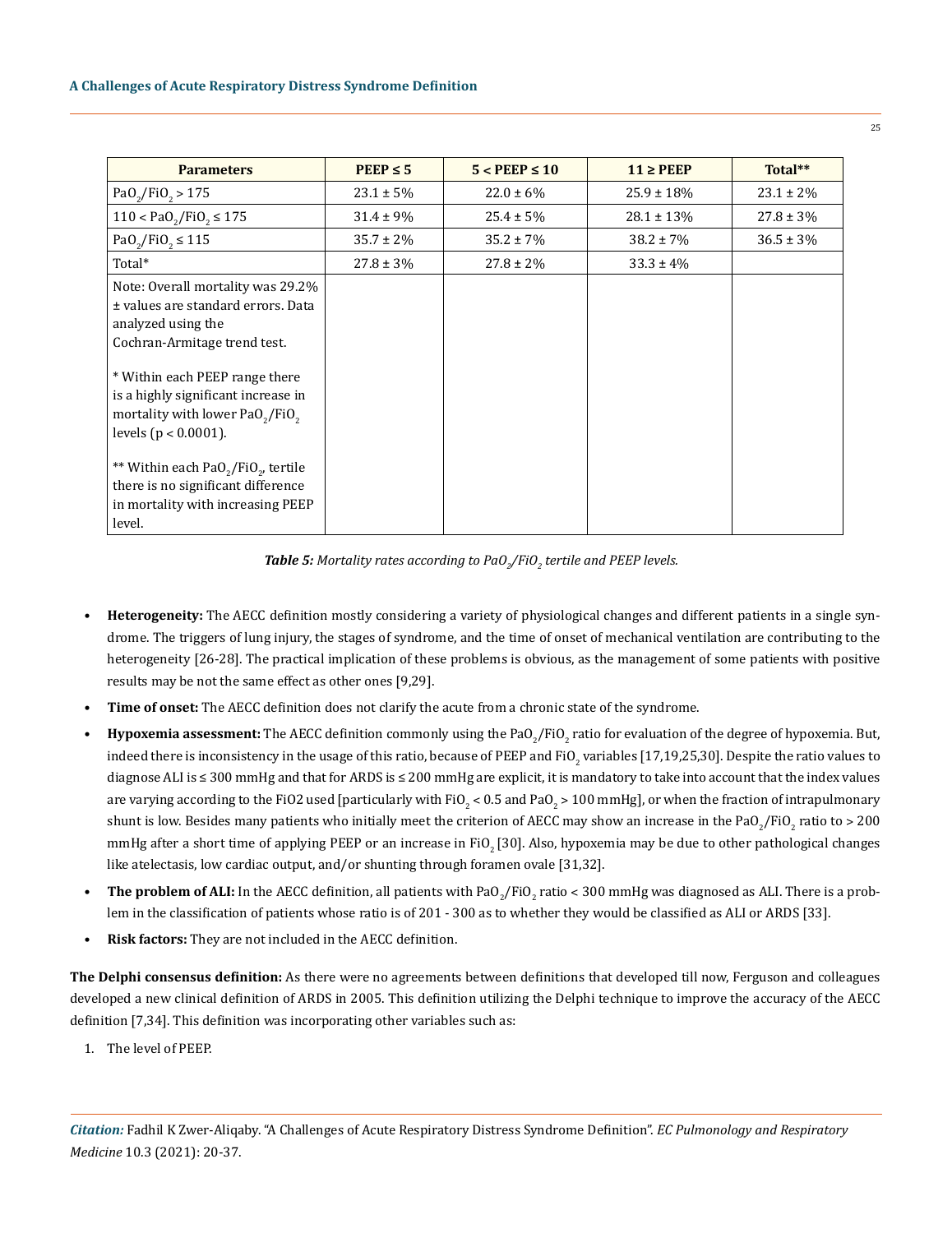- 2. A precise definition of acute onset (within 72 hours).
- 3. A subjective assessment of cardiac involvement.
- 4. An objective assessment of cardiac involvement (pulmonary capillary pressure ≤ 18 mmHg or ejection fraction ≥ 40%).
- 5.  $\,$  Assessment of pulmonary compliance (static compliance  $<$  50 cmH $_{2}$ O, with a tidal volume of 8 ml/kg).
- 6. Quantification of radiological criteria for the syndrome in 2 or more quadrants (Table 6).

| <b>Defining criteria</b>                                          |                            | <b>Operational definition</b>                                                                                                                                |  |
|-------------------------------------------------------------------|----------------------------|--------------------------------------------------------------------------------------------------------------------------------------------------------------|--|
|                                                                   | Hypoxemia                  | PaO <sub>2</sub> /FiO <sub>2</sub> < 200 with PEEP $\geq$ 10.                                                                                                |  |
| 2                                                                 | Acute onset                | Rapid onset within < 72 hours.                                                                                                                               |  |
| 3                                                                 | Radiological abnormalities | Bilateral airspace disease involving $\geq 2$ quadrants on frontal chest X-ray.                                                                              |  |
| $\overline{4}$                                                    | Noncardiogenic in origin   | No clinical evidence of congestive heart failure (including the use of pulmonary artery<br>catheter and/or echocardiography).                                |  |
| 5                                                                 | Decreased lung compliance  | Static respiratory system compliance $<$ 50 ml/cmH <sub>2</sub> O (with the patient sedated, tidal<br>volume of 8 ml/kg, ideal body weight, PEEP $\geq$ 10). |  |
| 6                                                                 | Predisposition             | Direct and/or indirect factors associated with lung injury.                                                                                                  |  |
| The presence of 1 of criteria 1-4 and 1 of 5 or 6 indicates ARDS. |                            |                                                                                                                                                              |  |

## *Table 6: The Delphi definition of ARDS.*

Although it - to some extent - solved the problems of the earlier definitions, the same researchers reported that, although the Delphi definition is more specific than the AECC definition it was less sensitive when autopsy findings of diffuse alveolar damage were choosing as a standard for diagnosis of ARDS [35].

Oxygenation index (OI) and PaO<sub>2</sub>/FiO<sub>2</sub> ratio: Oxygenation Index (OI) is the most widely used system to quantify the degree of lung injury and hypoxemia in pediatric critical care. OI specifically takes into account mean airway pressure (MAP), an important determinant of oxygenation. OI is defined as the product of:

Mean airway pressure (MAP) × FiO<sub>2</sub> × 100/PaO<sub>2</sub>.

The OI has been associated with outcome in both adults and children with ALI/ARDS. The original study in 2005 reported on the ability of OI to predict the duration of mechanical ventilation but not survival. Since then many adult studies have examined the efficacy of OI as a predictor of both duration of mechanical ventilation and mortality. In comparison, the measurement of PaO<sub>2</sub>/FiO<sub>2</sub> as a predictor of mortality in ALI/ARDS is uncertain. Although there are little differences in outcome based on the PaO $_2$ /FiO $_2$  ratio early in the course of ARDS, it is likely that persistently lower PaO $_2$ /FiO $_2$  ratios are associated with higher mortality.

**The Berlin definition:** The suggestion about an update of the AECC definition of ARDS has been published in recent times by a task force panel of experts by using the same terminology as had reported previously (ARDS definition task 2012). However, by using the teleconference, expert discussion, and retrospective data, it is proposed that a classification of ARDS with 3 categories of severity as a mild, moderate, and sever for empirical evaluation:

1. The term mild ARDS was taken for defining the patients who considered as ALI (in the AECC definition), their PaO<sub>2</sub>/FiO<sub>2</sub> is from ≥  $300 - 200$ .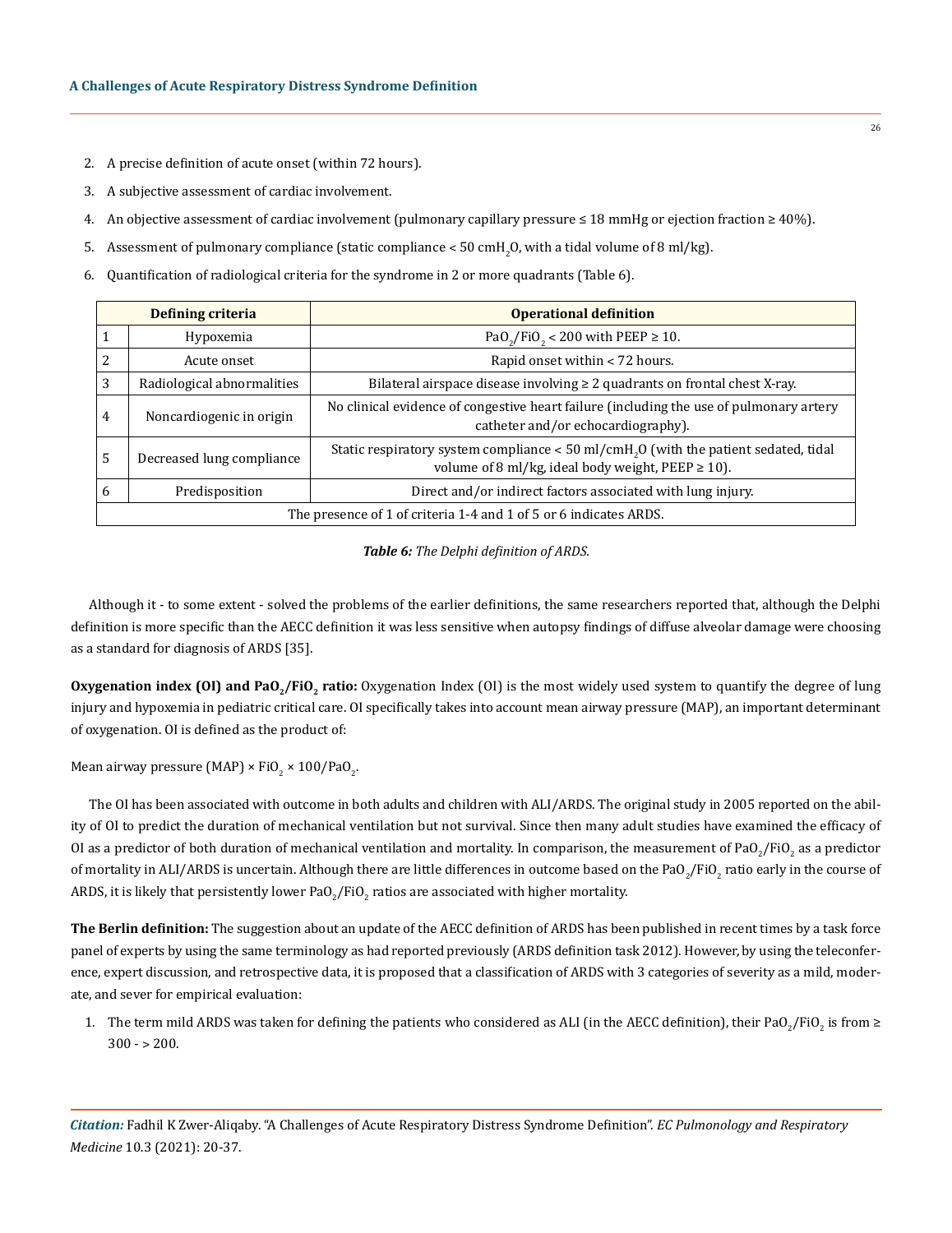- 2. The term moderate is using for patients whose  ${\rm PaO}_2/{\rm FiO}_2$  >  $100$  and < 200.
- 3. The term server is used for patients with  $\mathrm{PaO}_2/\mathrm{FiO}_2 \leq 100.$

The panel had found that the hospital mortality increased per every stage of severity [that mean progression from one category to another] is mostly associated with increased mortality (mild about 27%, moderate about 23%, sever about 45%) (Table 7) [36].

| <b>Acute respiratory distress syndrome</b> |          |                                                                                                                                                                                                    |  |  |
|--------------------------------------------|----------|----------------------------------------------------------------------------------------------------------------------------------------------------------------------------------------------------|--|--|
| Timing                                     |          | Within 1 week of a known clinical insult or new worsening respiratory symptoms.                                                                                                                    |  |  |
| Chest image*                               |          | Bilateral opacities - not fully explained by effusion, lobar/lung collapse, or nodules.                                                                                                            |  |  |
| Origin of edema                            |          | Respiratory failure is not fully explained by cardiac failure or fluid overload so need objective as-<br>sessment (e.g. echocardiography) to exclude hydrostatic edema if no risk factor presents. |  |  |
|                                            | Mild     | 200 < PaO <sub>2</sub> /FiO <sub>2</sub> ≤ 300 with PEEP or CPAP ≥ 5 cmH <sub>2</sub> O.***                                                                                                        |  |  |
| $Oxvgenation**$                            | Moderate | $100 <$ PaO <sub>2</sub> /FiO <sub>2</sub> ≤ 200 with PEEP ≥ 5 cmH <sub>2</sub> O.                                                                                                                 |  |  |
|                                            | Severe   | PaO <sub>2</sub> /FiO <sub>2</sub> $\leq$ 100 with PEEP $\geq$ 5 cmH <sub>2</sub> O.                                                                                                               |  |  |
| $\sim$                                     |          |                                                                                                                                                                                                    |  |  |

\*Chest radiograph or CT scan.

 $^{\ast\ast}$ If altitude is higher than 1000 m, the correction factor should be calculated as follow: [PaO $_2$ /FiO $_2$  × (barometric pressure/760)].

\*\*\*This may deliver non-invasively in the mild acute respiratory distress syndrome group.

*Table 7: The Berlin definition of ARDS (the ARDS definition task force: The Draft Berlin Definition, ESICM 24 the Annual Congress Berlin, October 2011).*

In 2010 a study was initiated by members of the European Society of Intensive Care Medicine and chose other professionals from Europe and the United States acting to review the definition of ARDS [37]. The discussion panel confirms the applicability, reliability, validity, and predictive capacity of a new definition. It was determined that any reviews of the definition must be comparable with the definition of AECC definition to facilitate the interpretation of practice and studies. Then a pre-definition was established and evaluated by using the meta-analysis of data from 4188 ARDS patients from 4 different centers as well as physiological data of 269 ARDS patients from 3 centers [30]. Interestingly, the pre-definition proposed 3 exclusive categories of ARDS based on the degree of hypoxemia as mentioned above. Anyhow, the final definition was submitted to discussion and refinement until its applicated clinically.

However, the definition was reviewed to identify studies for meeting the following criteria:

- 1. Extensive studies involving many centers to clarify the radiological or physiological data of patients with ALI/ARDS according to the criteria of the AECC definition.
- 2. Other studies collecting data revealed to apply both the plan of the Berlin as well as AECC definitions.
- 3. Then a decision is taken to the authors of studies that were involved to participate and share data.

The following variables were used in the analysis:

- 1. The mortality at 90 days, and survival days of free from mechanical ventilation at 28 days after the diagnosis.
- 2. Duration of mechanical ventilation in survivors used as an indirect marker of lung injury severity and progression of ARDS severity at 7 days.
- 3. Radiological assessment: patients with more extensive involvement (3 4 quadrants) were differentiated from patients with a mild lesion (1 - 2 quadrants).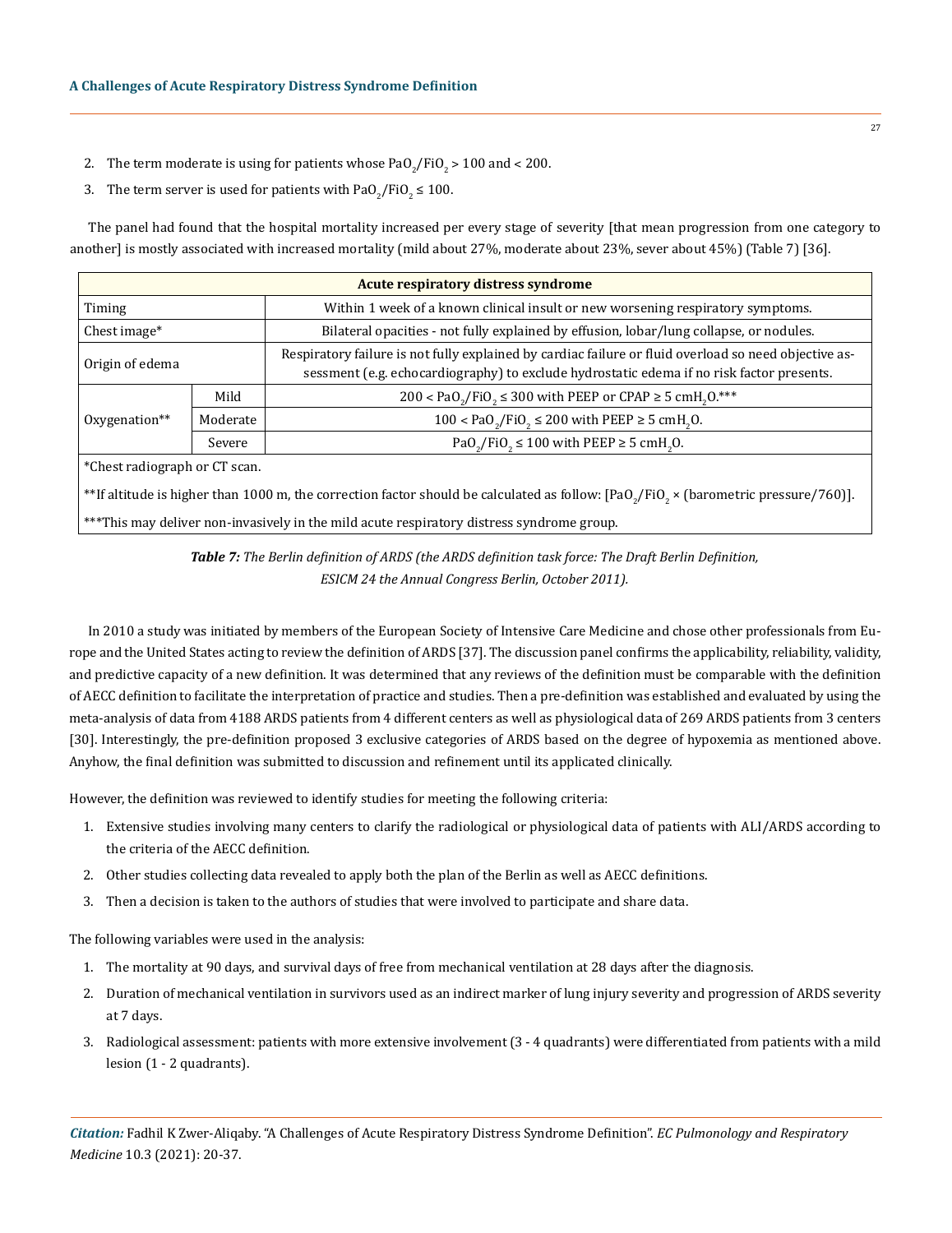- 4. Static respiratory compliance is calculated as tidal volume divided by plateau pressure subtracted from PEEP.
- 5. The corrected expired volume per minute is calculated by the product of minute ventilation for PaCO<sub>2</sub> divided by 40 mmHg.
- 6. Calculating the total weight of the lung by computed tomography images and the intrapulmonary shunt fraction.

Interestingly, (Table 8) shows the main limitations of AECC and the usage of the corresponding measure adapted by Berlin's definition to overcome the difficulties [33,38,39].

| <b>Parameter</b>                                                            | <b>Limitations of the AECC definition</b>                                                                                  | <b>Proposal of the Berlin definition</b>                                                                       |  |
|-----------------------------------------------------------------------------|----------------------------------------------------------------------------------------------------------------------------|----------------------------------------------------------------------------------------------------------------|--|
| Time                                                                        | The time of disease was not defined.                                                                                       | The time corresponding to acute was specified.                                                                 |  |
| Acute lung<br>injury category                                               | Erroneously interpreted when the $PaO2/FiO2$ ratio is<br>between 201 and 300 mmHg, resulting in misperception.             | Three ARDS subgroups were included,<br>$\bullet$<br>according to the severity, which is mutually<br>exclusive. |  |
|                                                                             |                                                                                                                            | The term acute lung injury is removed.<br>$\bullet$                                                            |  |
| Oxygenation<br>Inconsistency in the $PaO2/FiO2$ ratio due to the effects of |                                                                                                                            | A minimum level of PEEP was added to each<br>$\bullet$<br>subgroup.                                            |  |
|                                                                             | PEEP and/or FiO <sub>2</sub> .                                                                                             | $FiO$ , effects are less important in the most<br>$\bullet$<br>severe subgroup.                                |  |
| Chest X-ray                                                                 |                                                                                                                            | The radiographic criteria were clarified.<br>$\bullet$                                                         |  |
|                                                                             | Poor reliability of chest X-ray interpretation.                                                                            | An example of an X-ray was created.<br>٠                                                                       |  |
| Pulmonary                                                                   |                                                                                                                            | Need to measure PCP was removed.<br>$\bullet$                                                                  |  |
| capillary pres-                                                             | High PCP and ARDS can coexist.<br>$\bullet$                                                                                | Hydrostatic edema is not the primary cause<br>$\bullet$                                                        |  |
| sure (PCP)                                                                  | Poor interobserver reliability in PCP measurement and<br>$\bullet$<br>the clinical assessment of left atrial hypertension. | of respiratory failure.                                                                                        |  |
|                                                                             |                                                                                                                            | Clinical elements were created to help rule<br>$\bullet$                                                       |  |
|                                                                             |                                                                                                                            | out hydrostatic edema.                                                                                         |  |
| Risk factors                                                                |                                                                                                                            | Included.<br>$\bullet$                                                                                         |  |
|                                                                             | Was not formally included.                                                                                                 | When there are no risk factors, it is necessary<br>$\bullet$                                                   |  |
|                                                                             |                                                                                                                            | to objectively rule out hydrostatic edema.                                                                     |  |

*Table 8: Limitations of the AECC ARDS definition and proposals of the Berlin definition to overcome these limitations.*

#### **Limitations of the Berlin definition [36]:**

- 1. Children were not included in the definition criteria.
- 2. The auxiliary is not shown the subgroup of ARDS patients at higher risk due to many unmeasured variables like the number of quadrants in chest X-ray cannot reliably be measured, the PEEP was manipulated as a predictor, and respiratory compliance (Crs) and corrected expired volume/minute were not accurately measured. In Berlin's definition, both PEEP and Crs were evaluated in clinical practice and not as pre-specific elements.
- 3. The definition is not including criteria indicating the prognosis of ARDS.

**Technical investigations may assist the diagnosis of ARDS by Berlin definition:** It was found that some investigations may be used for more accurate the diagnosing ARDS by Berlin definition: It was found that extravascular lung water (EVLW) is an independent prognostic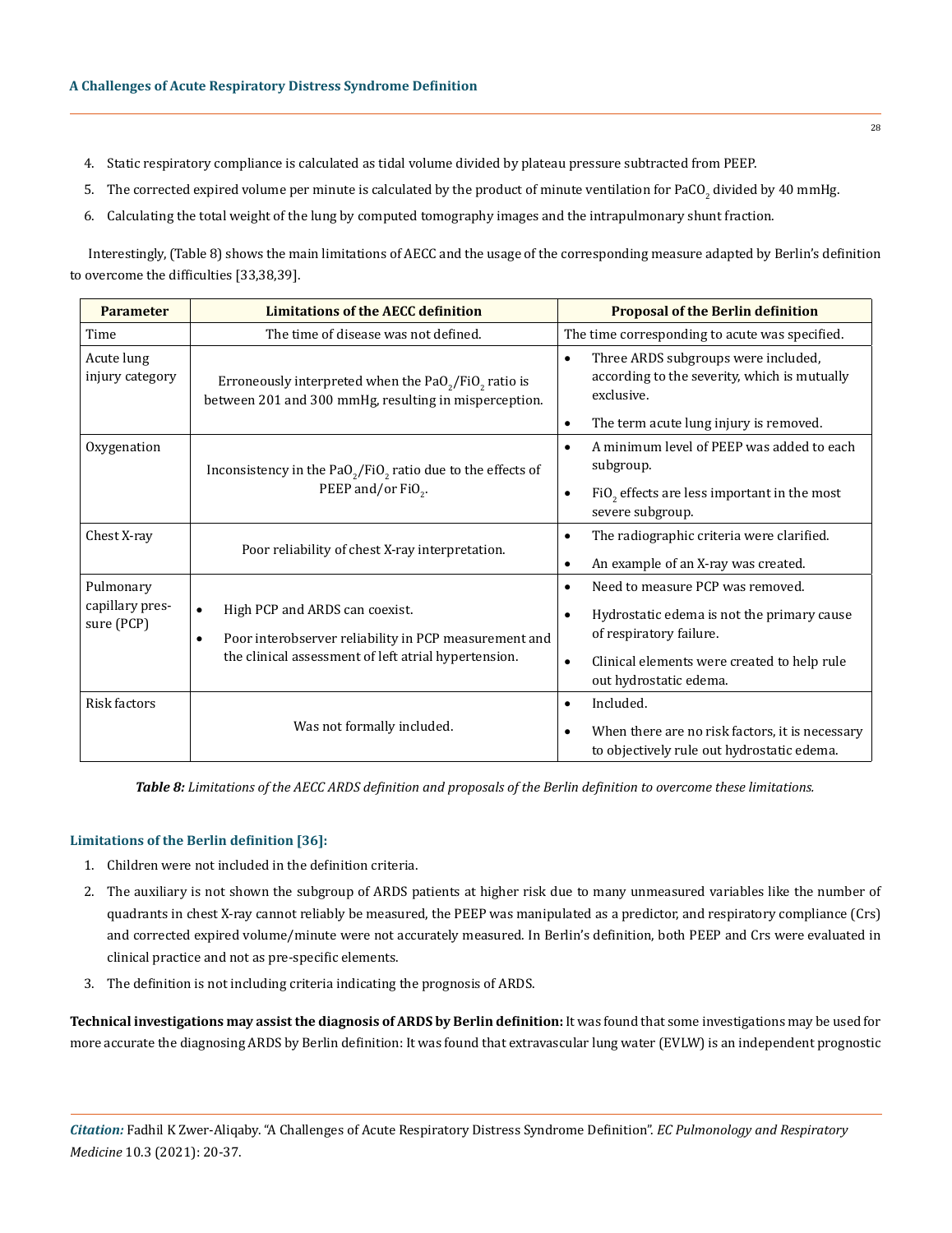factor for ARDS patients. The EVLW and mean cumulative fluid balance are mostly associated. It was found that EVLW is an exclusive marker of lung injury, and not related to a liberal fluid strategy which leading to fluid overload. Indeed, in so many cases of ARDS. The EVLW could be normal. The EVLW is underestimated if indexed to the actual body weight and should be indexed to predictive body weight [40,41]. It is also that EVLW is underestimated in the presence of an inhomogeneous form of ARDS. Besides pulmonary microemboli and/ or vascular damage due to ARDS also may lead to an inhomogeneous distribution of the cold marker [42,43]. The increase of PEEP and tidal volume during mechanical ventilation mostly induces a decrease in pulmonary blood volume (PBV) and changes in dimensions of heart ventricles, so the ratio between heart and PBV could change in those conditions. The pulmonary vascular permeability index (PVPI) is the ratio between EVLW and PBV or more accurately is the ratio between EVLW and intra-thoracic blood volume (ITBV), so this index reflects the pulmonary microvascular permeability. An increase in pulmonary vascular permeability is considered as an important pathological feature of ARDS. However, the PVPI > 3 confirms the diagnosis of ARDS with 100% specificity, while the PVPI < 1 - 7 excludes the diagnosis of ARDS [42,44-46].

Indeed, the PVPI has the same limitation as that of EVLW. The global end-diastolic volume (GEDV) is the volume of all 4 cardiac chambers at the end-diastolic. The GEDV is including the cardiac volume as well as a part of the superior vena cava volume and the aortic volume which is between the bolus injection site and the thermistor [45,47,48]. There is a controversy in a lot of studies about the volume markers of cardiac preload measured by the transpulmonary thermodilution (TPTD) that are best than pressure markers. The GEDV is better correlated than pulmonary artery occlusion pressure (PAOP) with stroke volume. It was found that if the ventricular compliance is low a small volume change will inducing large changes in pressure, therefore, changes in volume will be underestimated the change in cardiac preload. The limitation of GEDV is that it doesn't distinguish between the left and right champers, for instance, the right dilatation may be misinterpreting as an elevation of left ventricular preload [39,45].

The TPTD is an interesting tool for the assessment of pulmonary edema, however, the interpretation must be cautious. Some investigators trying to including the thermodilution in the Berlin definition but it is unacceptable due to its cost, invasiveness of method, and unavailability of it in many countries [42,49]. It is of importance to notice that the thermodilution didn't distinguish between hydrostatic and inflammatory edema. In the past (before the Berlin definition), the definition of ARDS commonly includes the PAOP value measured by pulmonary artery catheterization (Swan-Ganz catheter). This method is even more invasive, expensive, and methodologically limited than transpulmonary thermodilution. At now inflammatory pulmonary edema may include cardiogenic edema. Nowadays, cardiac ultrasound (echocardiography) is essential to detecting the mixed situation with combined pulmonary edema, especially it is proving that about 30% of patients with ARDS are presented with left heart failure [49,50].

The use of echocardiography is essential for complete diagnosis in patients with valvulopathology or the condition of heart failure without an elevation of the volume of cardiac champers. A complete pulmonary edema assessment is mostly requiring thermodilution and echocardiography together. Anyhow, the pressures are as important as volumes for identifying both components (ARDS and hydrostatic lung edema) for guiding an accurate therapy of ARDS. In condition, with Berlin's definition of ARDS and for adequate diagnosis of ARDS, it used 2 technical investigations, the thermodilution, and echocardiography together, as the thermodilution alone may miss the diagnosis in about 30% of ARDS patients [51].

#### **The Berlin and Kigali definitions of ARDS**

Due to low-income countries, an objection regarding the validity of the Berlin definition comes from Kigali [Kigali is the largest city in Rwanda]. Riviello and colleagues estimated the incidence of ARDS at the university teaching hospital at Kigali [52]. The teamwork was screened for all patients in the hospital for about 6 weeks and acting to collecting the data on ARDS risk factors by lung sonography. The first results were that the Berlin definition could not be applying in most ARDS patients due to the inaccessibility of mechanical ventilation, arterial blood analysis, and chest radiography.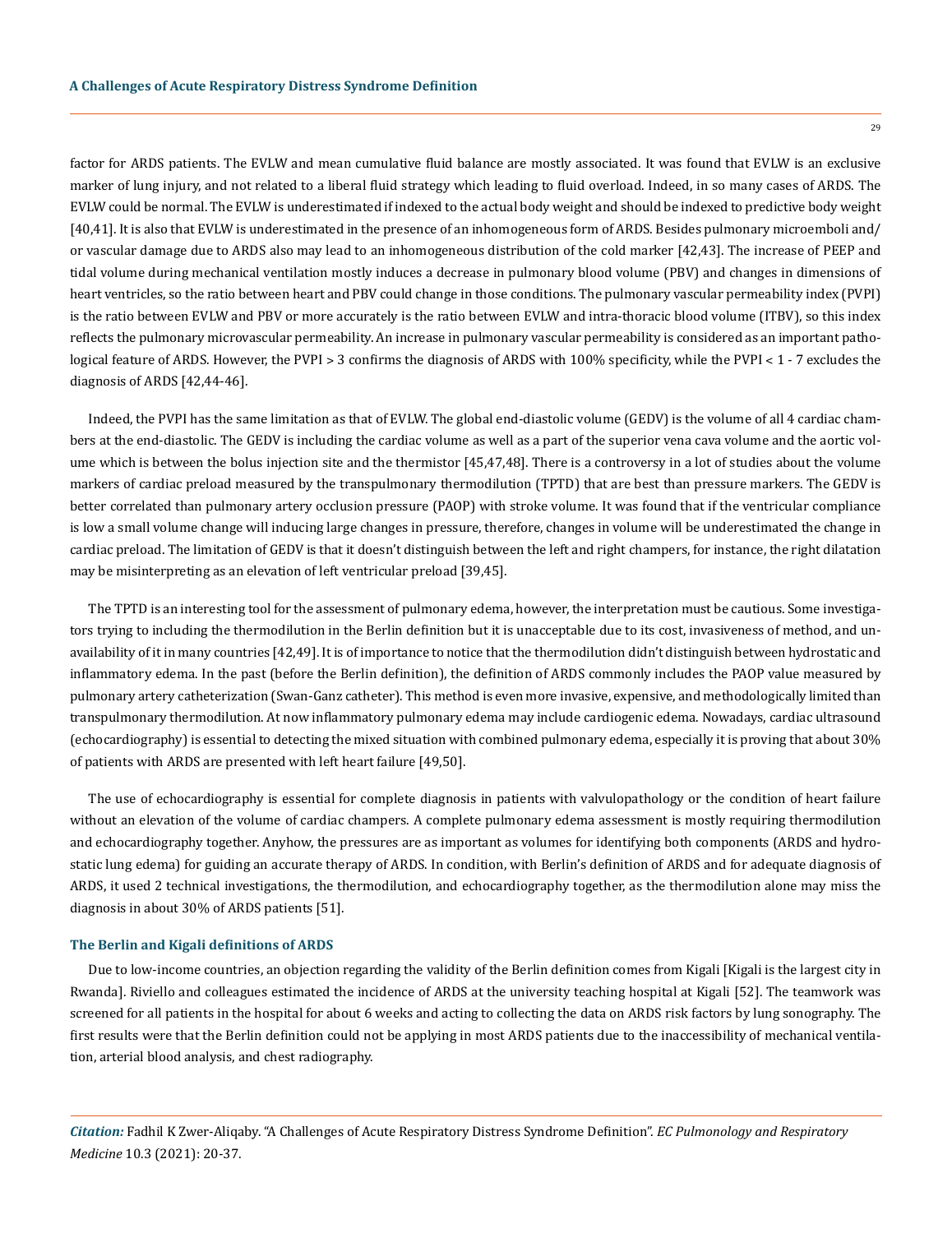So that, the teamwork obligated to change the ARDS definition to a what known the Kigali version of definition: the requirement of PEEP was removed and the most changes are replacing the PaO<sub>2</sub>/FiO<sub>2</sub> ratio with the SpO<sub>2</sub>/FiO<sub>2</sub> ratio by using the pulse oximetry which is commonly available (hypoxemia cut-off is ≤ 315) [53]. Cardiac function was assessed by echocardiography. The results were that about 42 patients of 1046 hospital admissions (4%) was met the Kigali criteria for ARDS, 39% of ARDS patients were admitted to ICU, and the mortality was about 50%. Therefore, the results of this important scientific contribution are that the Berlin definition is inapplicable or is underestimated the incidence of ARDS in low-income countries that are a large part of the world and so may results in estimating only - treated incidence - in high-income countries [54].

Some challenges for global studies in the future can be postulated that: on one hand, different definitions of syndrome or their severity around the world will be counteracted the globalization of science which is continuous and necessary [55]. On the other hand, it seems to be impossible to work with definitions not applicable in some parts of the world or when applied may producing invalid results. Therefore, when is the compromise and how can to continue. In the results the Kigali definition is a landmark study for a global approach to pulmonology and intensive care medicine:

- 1. The Kigali definition confirms and focuses on daily life circumstances in a resource-constrained country with typical for diagnosis and therapy, which are far-away from the standard of developed countries.
- 2. The definition is considered as a crucial step for the improvement of systematic health trials which are important to understand and may improve the pathways of health care in countries with a limited health-care ability [29].
- 3. Despite the Kigali definition of ARDS required a validation before widespread use, indeed there is no doubt that the scientists and intensivists invited to starting a project for stimulating further cooperative work to refine an ARDS definition that can be applicable in high-income as well as low-income countries.

In support of Kigali's definition, since the protective ventilatory strategy significantly improving the outcome of ARDS patients, early identification of ARDS and early application of ventilatory strategy, therefore, is crucial. Levitt and colleagues were defining the clinical diagnosis of early ALI at hospital admission if there were bilateral opacity in chest X-ray and an oxygen requirement of > 2 L/minute [56]. This approach indeed showed high sensitivity and specificity for progression to ALI. Also, Festic., *et al*. had shown that the SpO<sub>2</sub>/FiO<sub>2</sub> ratio measured within the first 6 hours after hospital admission is an independent indicator of the development of ARDS among high-risk patients. Anyhow, the use of the SpO<sub>2</sub>/FiO<sub>2</sub> ratio for diagnosis of ARDS rather than the PaO<sub>2</sub>/FiO<sub>2</sub> ratio may found patients with a similar outcome. In conclusion, since the SpO<sub>2</sub>/FiO<sub>2</sub> ratio is highly available in every department of the hospital, then its use may help earlier diagnosis and an early application of the protective ventilatory strategy [57]. Using pulse oximetry for watching the SpO<sub>2</sub>/FiO<sub>2</sub> ratio for evaluating the degree of hypoxemia in critically ill patients has several advantages over the PaO<sub>2</sub> monitoring:

- 1. The pulse oximetry avoiding the arterial blood drawing and so avoiding the complications like hemorrhage and vascular injury.
- 2. Pulse oximetry enables continuous monitoring of the O<sub>2</sub> saturation which acts to increase the possibility of early detection of ARDS and doesn't obligate to waiting for a time-consuming of repeated arterial sampling [58].

Anyhow, these theoretical advantages, go on with data from many studies suggesting that ARDS which was diagnosed by using SpO $_2\!/$ FiO<sub>2</sub> is not clinically too different from ARDS diagnosed by the PaO<sub>2</sub>/FiO<sub>2</sub> ratio. Although there has been some controversy about the accuracy of pulse oximetry in dark-skin patients, the reports were showing that the arterial oxygen saturation was slightly different (3.56%  $\pm$  2.45%) from SpO<sub>2</sub> only at very low oxygen saturation (60% - 70%).

It was found that more patients who developed ARDS after the second day of enrollment among those who received a diagnosis of ARDS by SpO<sub>2</sub>/FiO<sub>2</sub> ratio. This finding explains that the SpO<sub>2</sub>/FiO<sub>2</sub> ratio is particularly most suited for the diagnosis of delayed cases of ARDS after ICU admission, since the frequency of arterial blood gas measurement may sometimes diminish after the first ICU day. Despite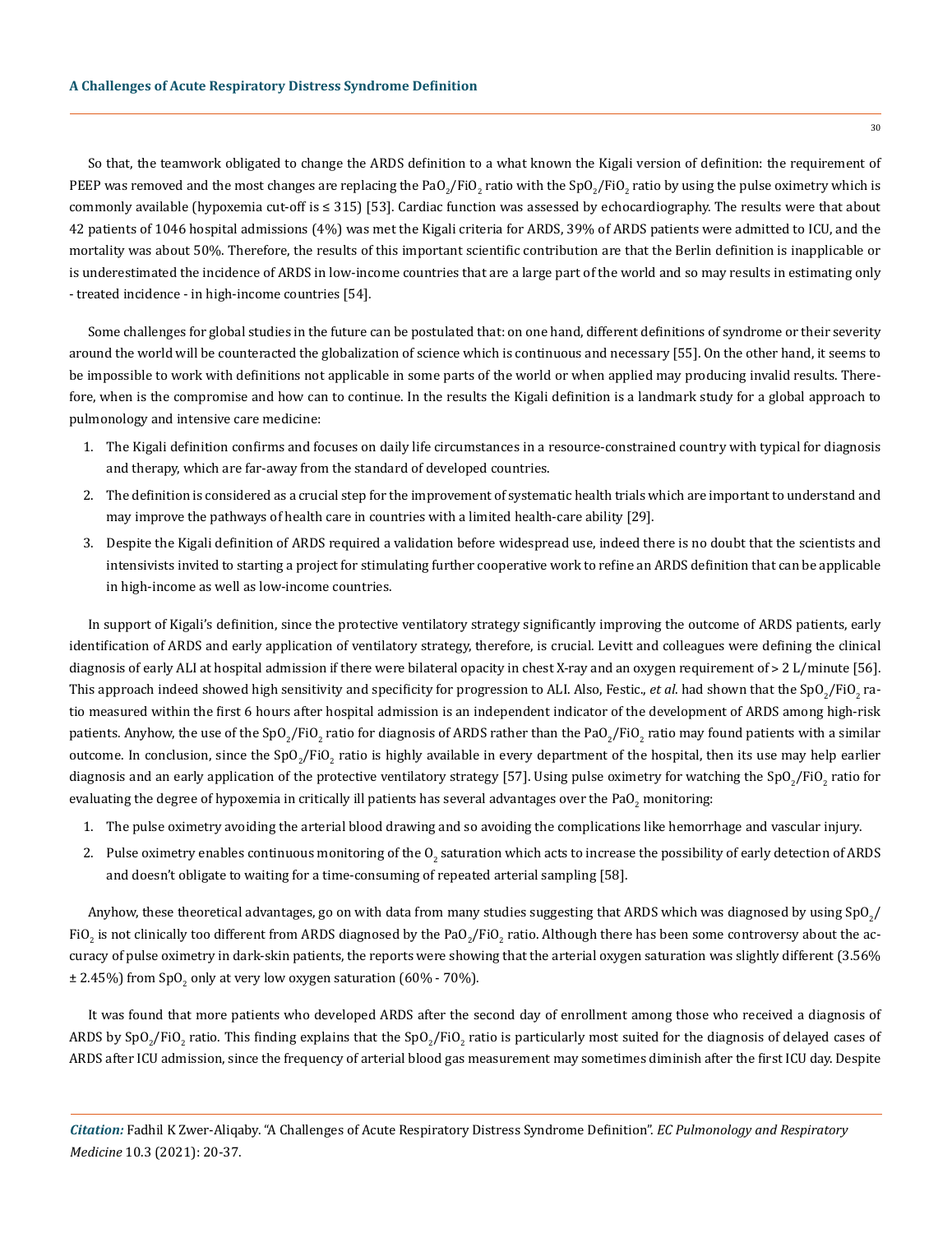the difference did not reach a significant degree, but a higher percentage of patients in the SpO $_2$ /FiO $_2$  diagnosed group received noninvasive ventilation on the day of ARDS diagnosis. This finding is suggesting that the SpO $_2$ /FiO $_2$  ratio is useful in the diagnosis of ARDS, as the ARDS patients receiving noninvasive ventilation, this group of patients may be less likely to have an arterial access catheter placed or to undergo arterial blood gas sampling [53].

#### **Correcting the PaO<sub>2</sub> to FiO<sub>2</sub> at altitude**

In the Berlin definition of ARDS there is a recommendation of adjustment of PaO $_2$ /FiO $_2$  at altitude, but without a reference as to how it derived. However, at the same shunt state, the PaO $_2$ /FiO $_2$  is decreasing with altitude and therefore impairing the proper comparison of patients with similar lung damage if they exist at different stages of altitudes and if the shunt is not directly measured as in the case in most patients [59]. Therefore, it is very important in studies to correct the PaO<sub>2</sub>/FiO<sub>2</sub> by altitude or barometric pressure (i.e. raise the value of PaO $_2$ /FiO $_2$  obtained at altitudes), but unfortunately, the adjustment is not so simple a function of altitude or barometric pressure. It was found that the correction suggested by working groups dose the opposite of what is needed, due to it is requesting a multiplication by a fraction [Barometric pressure (Pbar)/760]. If instead of multiplying by Pbar/760, it is divided by the ratio [to set, for instance, varying limits for the severity of ARDS at different altitudes]. The resulting PaO<sub>2</sub>/FiO<sub>2</sub> then is closer to that expected at sea level for lower shunt (and high PaO<sub>2</sub>/FiO<sub>2</sub>) but overcorrects at higher shunts and of course, doesn't consider the changes in PaO<sub>2</sub>/FiO<sub>2</sub> due to modifications of  $FiO<sub>2</sub> [60]$ .

These suggested adjustments appropriately are rasing the PaO $_2$ /FiO $_2$  which is measured at altitude, so that the same sea level at-point limits to classifying ARDS severity then can be used when comparing patients who living at different altitudes above sea level. The empirical testing of estimation is necessary although complicated because so many factors that are kept constant in the computer simulation regularly have variations in critical patients. However, it is important to do adjustments as shown by the shift in severity classification of a group of patients with ARDS, displaced towards mild stages - as expected - because part of the decreased PaO $_2$ /FiO $_2$  is observed in Mexico City was due to altitude and not to lung damage. Anyhow, it was found that the classification by saturation of  $0_2$  (Sa $0_2$ /Fi $0_2$ ) had a similar tendency (Table 9) [61].

> Using altitude in meters to estimate PaO $_2$ /FiO $_2$  at sea level (PaO $_2$ /FiO $_2$  SL): PaO<sub>2</sub>/FiO<sub>2</sub> SL = (PaO<sub>2</sub>/FiO<sub>2</sub> × 1.245) + (FiO<sub>2</sub> × 51.51) + (0.0307 × altitude) – 88 Using mean Pbar in mmHg:  $PaO_2/FiO_2$  SL = 224.46 + (PaO<sub>2</sub>/FiO<sub>2</sub> × 1.245) – (Pbar × 0.413389) + (FiO<sub>2</sub> × 51.55)

*Table 9: Shows the severity of ARDS with the original classification and after the proposed adjustment, duplicating the percentage of patients with mild ARDS.*

#### **ARDS mimickers**

The approach to the deferential diagnosis in ARDS patients should include the mimickers of ARDS. Despite that, the definitions of ARDS including parameters that reduce the possibility of misclassification but other disorders may also be presented in an acute form with symptoms and signs of hypoxemia, chest X-ray bilateral infiltration, and without shreds of evidence of cardiogenic dysfunction [6,36]. The diagnosis of such as diffuse alveolar hemorrhage, pulmonary alveolar proteinosis, acute interstitial pneumonia, acute eosinophilic pneumonia, and acute exacerbation of idiopathic pulmonary fibrosis may meet the diagnostic criteria of ARDS (Table 10).

However, these diseases are not resulting from the same inflammatory mechanisms of ARDS and the treatment may vary dramatically based on the diagnosis. Conclusionally, carful attention must played to the possibility of an alternative diagnosis in ARDS patients, espe-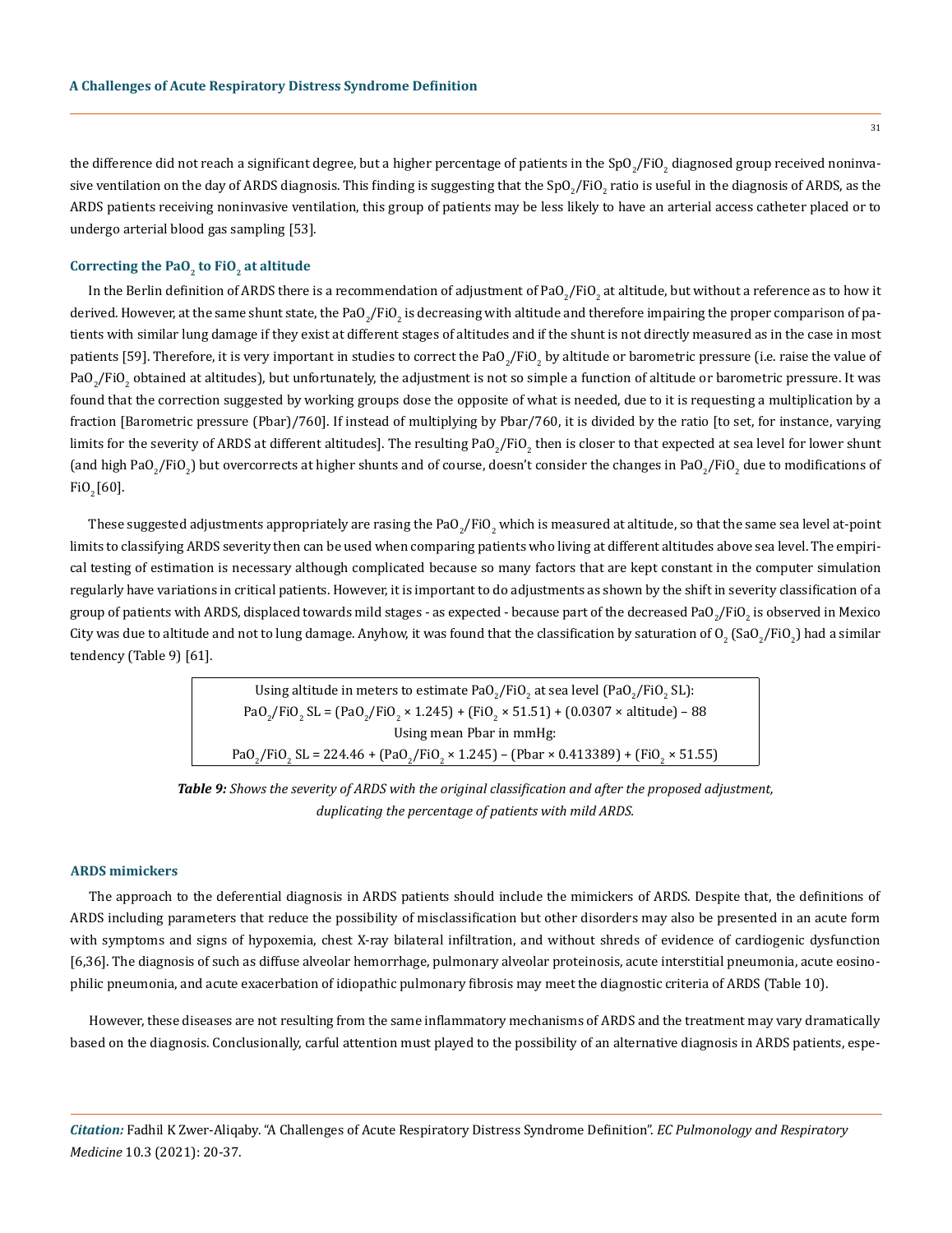| <b>Disease</b>                                            | <b>Chest imaging characteristics</b>                                                                 | <b>Diagnostic tests</b>                                                     | Potential changes in therapy                                             |
|-----------------------------------------------------------|------------------------------------------------------------------------------------------------------|-----------------------------------------------------------------------------|--------------------------------------------------------------------------|
| Diffuse alveolar hemorrhage                               | Bilateral alveolar and<br>ground-glass infiltration                                                  | Bronchoscopy with<br>bronchoalveolar lavage                                 | Glucocorticoids, transfusion,<br>immunosuppressive therapy               |
| Pulmonary alveolar<br>proteinosis                         | Central and lower lung zone<br>alveolar infiltrates, batwing<br>appearance, crazy paving on CT       | High-resolution CT,<br>bronchoscopy with<br>bronchoalveolar lavage          | Whole lung lavage, granulocyte<br>macrophage-colony simulating<br>factor |
| Acute interstitial pneumonia                              | Bilateral alveolar and<br>ground-glass infiltrates, septal<br>thickening, traction<br>bronchiectasis | No alternative cause of ARDS<br>found, open or thoracoscopic<br>lung biopsy | Glucocorticoids                                                          |
| Cryptogenic organizing<br>pneumonia                       | Peripheral distribution of<br>alveolar infiltrates, migratory<br>infiltrates                         | Bronchoscopy with transbron-<br>chial lung biopsy                           | Glucocorticoids                                                          |
| Acute exacerbation of<br>idiopathic pulmonary<br>fibrosis | Ground-glass opacities<br>superimposed on peripheral,<br>basilar fibrotic changes                    | CT <sup>1</sup>                                                             | Glucocorticoids                                                          |
| Acute eosinophilic<br>pneumonia                           | Bilateral alveolar and<br>ground-glass infiltrates                                                   | Bronchoscopy with<br>bronchoalveolar lavage                                 | Glucocorticoids                                                          |

#### *Table 10: The mimickers of ARDS.*

cially when no clear underlying cause of ARDS is readily found [62]. The definition of ARDS was updated recently as mentioned above, with new categories of ARDS severity giving a better prognostic accuracy [36]. However, the diagnostic criteria don't distinguish between different etiologies of respiratory failure. The respiratory failure with both physiological and radiological changes compatible with ARDS, but where no [Common Risk Factors (CRF) can be found (ARDSCRF-)] is a category covering the different pathological conditions that should be characterizing and may be managed separately [38]. The important aspect of this differential diagnosis is highly potential with the following implications:

- 1. Inflammatory changes may be predominant in ARDSCRF-diseases, as apposing to diffuse alveolar damage (DAD), which is characterized by the presence of hyaline membranes.
- 2. Widespread inflammation makes the lung more affected by ventilatory-related lung injury but also potentially responding to using steroids.
- 3. Some of the ARDS mimickers like the lung carcinomatosis and alveolar hemorrhage may have poor prognostic value.

It was found that there were 4 etiological categories of ARDSCRF-diseases which are:

- Immune-associated connective tissue disorders
- The drug-induced disorders
- The malignancy and
- The idiopathic disorders.

In general, ARDSCRF-patients commonly had a longer course of the complaint before ICU admission and a lower incidence of shock in the 1<sup>st</sup> 48 hours of admission. The steroids were mostly prescribed in ARDSCRF-patients and all ARDSCRF-survivors had steroid treat-

32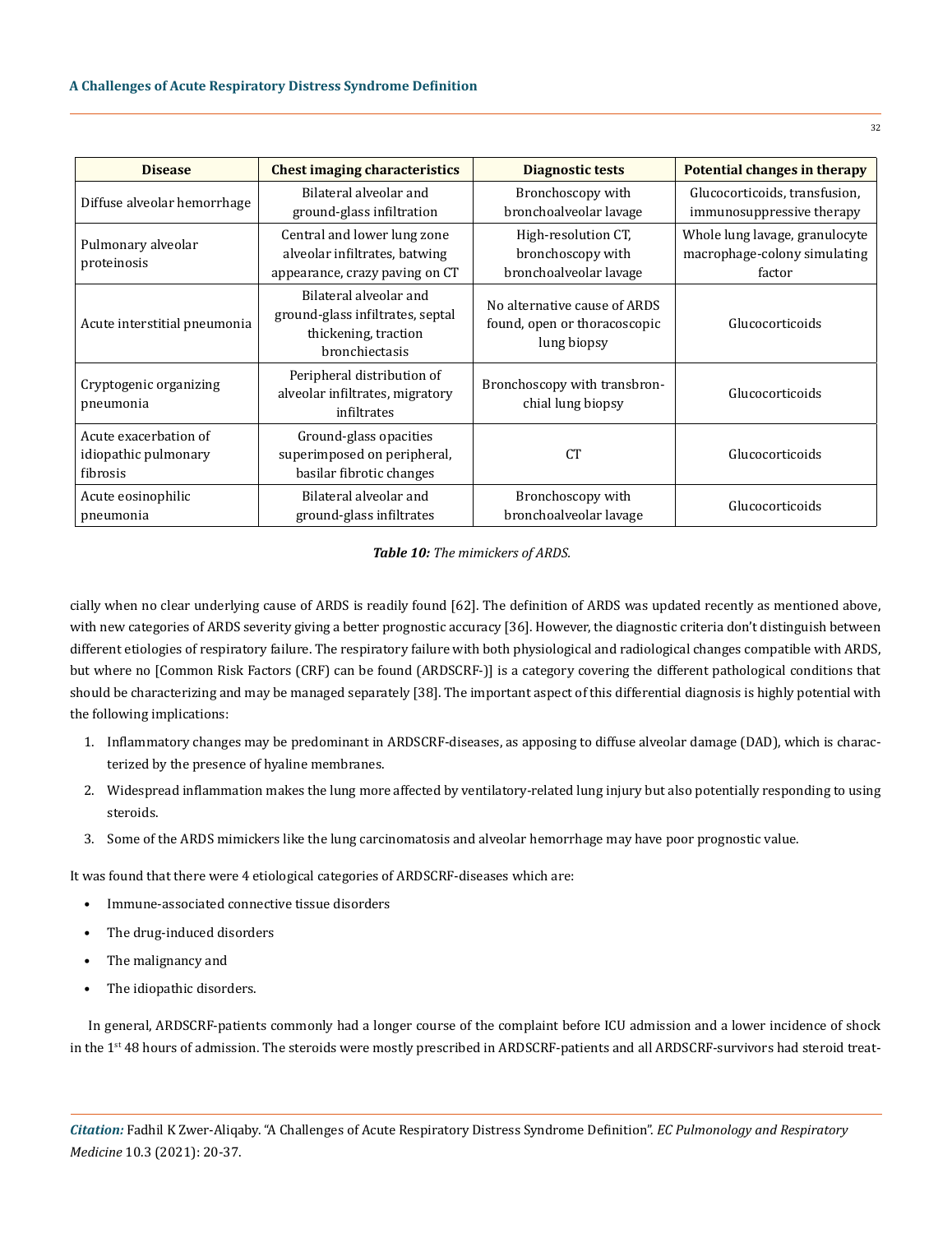ment. Anyhow, ARDSCRF- was associated with about a two-fold increase in the ICU death. Among the ARDSCRF- a hemorrhagic or lymphocytic bronchoalveolar lavage and absence of chest X-ray signs of fibrosis were associated with increased potential reversibility and increasing of ICU survival. Nonetheless, ARDSCRF- may be more often be met than expected and is associated with increased ICU mortality if associated with other pathological changes [63].

#### **Conclusion**

Even with all the above-mentioned efforts to create a satisfactory definition that completely involving all categories of the syndrome and aid the researchers and intensivists to depends on it as an acceptable and perfect definition covering all aspects of ARDS was continue. However, at now the Berlin definition may take a priority, but even so, we need a new definition that may be more equivalent than it.

#### **Bibliography**

- 1. [Laennec RTH. "A treatise on the diseases of the chest: in which they are described according to their anatomical characters, and their](https://collections.nlm.nih.gov/catalog/nlm:nlmuid-65340230R-bk)  [diagnosis established on a new principle by means of acoustick instruments". Classics of Medicine Library \(1979\).](https://collections.nlm.nih.gov/catalog/nlm:nlmuid-65340230R-bk)
- 2. Ashbaugh D., *et al*[. "Acute respiratory distress in adults".](https://pubmed.ncbi.nlm.nih.gov/4143721/) *Lancet* 290.7511 (1967): 319-323.
- 3. [Montgomery AB. "Early description of ARDS".](https://pubmed.ncbi.nlm.nih.gov/1984975/) *Chest* 99.1 (1991): 2612.
- 4. [Morris MJ. "Acute respiratory distress syndrome in combat casualties: military medicine and advances in mechanical ventilation".](https://pubmed.ncbi.nlm.nih.gov/17153538/)  *Military Medicine* [171.11 \(2006\): 1039-1044.](https://pubmed.ncbi.nlm.nih.gov/17153538/)
- 5. [Murray JF. "An expanded definition of the adult respiratory distress syndrome".](https://pubmed.ncbi.nlm.nih.gov/3202424/) *The American Review of Respiratory Disease* 139 [\(1989\): 1065.](https://pubmed.ncbi.nlm.nih.gov/3202424/)
- 6. Bernard GR., *et al*[. "The American-European Consensus Conference on ARDS. Definitions, mechanisms, relevant outcomes, and clinical](https://pubmed.ncbi.nlm.nih.gov/7509706/)  trial coordination". *[American Journal of Respiratory and Critical Care Medicine](https://pubmed.ncbi.nlm.nih.gov/7509706/)* 149.3 (1994): 818-824.
- 7. Ferguson ND., *et al*[. "Development of a clinical definition for acute respiratory distress syndrome using the Delphi technique".](https://pubmed.ncbi.nlm.nih.gov/16139155/) *Journal of Critical* [Care 20.2 \(2005\): 147-154.](https://pubmed.ncbi.nlm.nih.gov/16139155/)
- 8. Caironi P., *et al*[. "Lung recruitability is better estimated according to the Berlin definition of acute respiratory distress syndrome at](https://journals.lww.com/ccmjournal/Abstract/2015/04000/Lung_Recruitability_Is_Better_Estimated_According.8.aspx) standard 5 cm H<sub>2</sub>[O rather than higher positive end-expiratory pressure: a retrospective cohort study".](https://journals.lww.com/ccmjournal/Abstract/2015/04000/Lung_Recruitability_Is_Better_Estimated_According.8.aspx) *Critical Care Medicine* 43.4 [\(2015\): 781-790.](https://journals.lww.com/ccmjournal/Abstract/2015/04000/Lung_Recruitability_Is_Better_Estimated_According.8.aspx)
- 9. [Cheifetz IM. "Pediatric acute respiratory distress syndrome".](https://pubmed.ncbi.nlm.nih.gov/22008400/) *Respiratory Care* 56.10 (2011): 1589-1599.
- 10. [Atabai K and Matthay MA. "The pulmonary physician in critical care• 5: Acute lung injury and the acute respiratory distress syndrome:](https://pubmed.ncbi.nlm.nih.gov/11978926/)  [definitions and epidemiology".](https://pubmed.ncbi.nlm.nih.gov/11978926/) *Thorax* 57.5 (2002): 452-458.
- 11. Murray JF., *et al*[. "An expanded definition of the adult respiratory distress syndrome".](https://pubmed.ncbi.nlm.nih.gov/3202424/) *The American Review of Respiratory Disease* 138.3 [\(1988\): 720-723.](https://pubmed.ncbi.nlm.nih.gov/3202424/)
- 12. Bone RC., *et al*[. "Intravascular coagulation associated with the adult respiratory distress syndrome".](https://www.amjmed.com/article/0002-9343(76)90135-2/fulltext) *Elsevier* (1976).
- 13. Fowler AA., *et al*[. "Adult respiratory distress syndrome: risk with common predispositions".](https://pubmed.ncbi.nlm.nih.gov/6846973/) *Annals of Internal Medicine* 98.5-1 (1983): [593-597.](https://pubmed.ncbi.nlm.nih.gov/6846973/)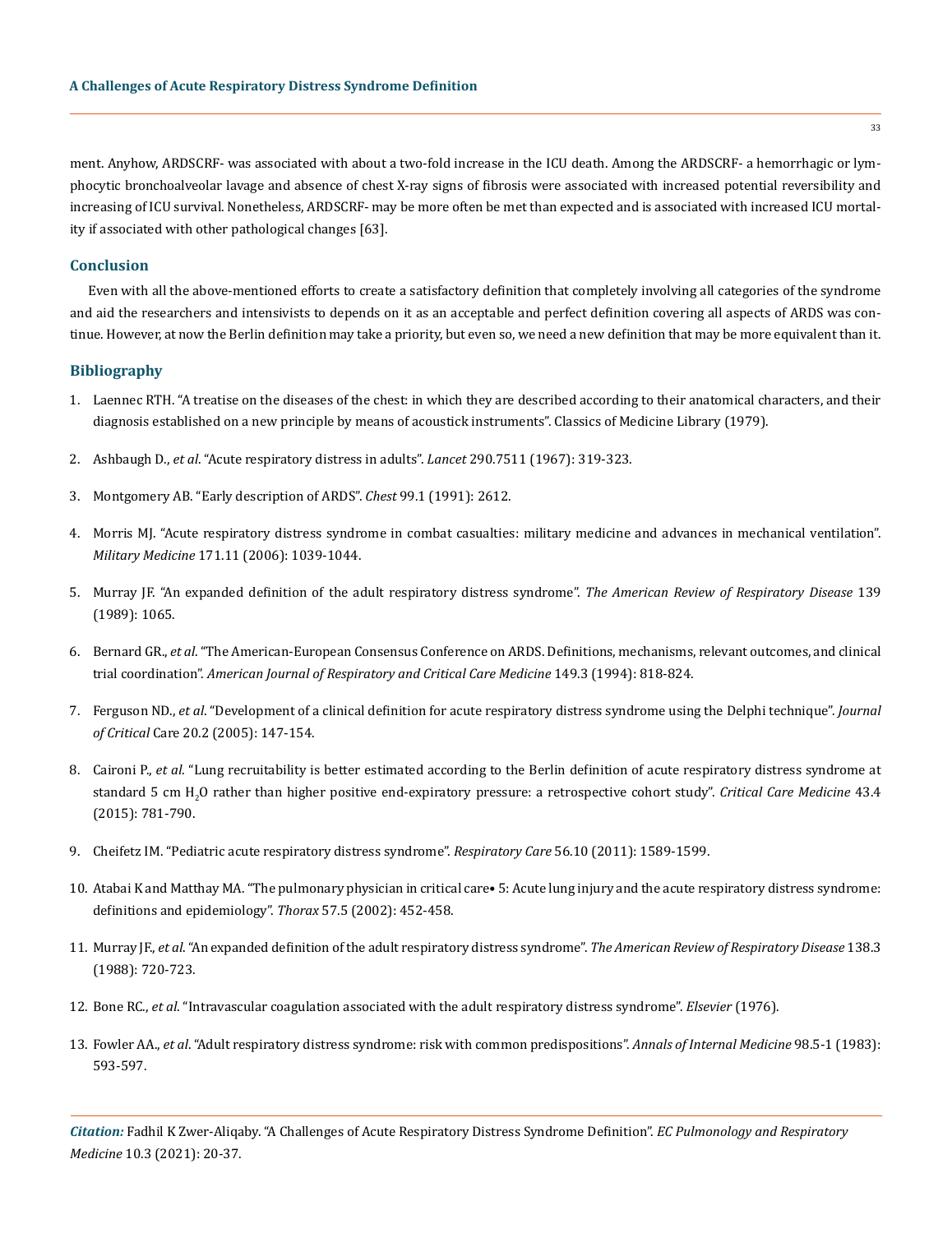- 14. Pepe PE., *et al*[. "Clinical predictors of the adult respiratory distress syndrome".](https://pubmed.ncbi.nlm.nih.gov/7091520/) *The American Journal of Surgery* 144.1 (1982): 124- [130.](https://pubmed.ncbi.nlm.nih.gov/7091520/)
- 15. Moss M., *et al*[. "Establishing the relative accuracy of three new definitions of the adult respiratory distress syndrome".](https://pubmed.ncbi.nlm.nih.gov/7587227/) *Critical Care Medicine* [23.10 \(1995\): 1629-1637.](https://pubmed.ncbi.nlm.nih.gov/7587227/)
- 16. Estenssoro E., *et al*[. "Impact of positive end-expiratory pressure on the definition of acute respiratory distress syndrome".](https://pubmed.ncbi.nlm.nih.gov/12955187/) *Intensive Care Medicine* [29.11 \(2003\): 1936-1942.](https://pubmed.ncbi.nlm.nih.gov/12955187/)
- 17. Ferguson ND., *et al*[. "Screening of ARDS patients using standardized ventilator settings: influence on enrollment in a clinical trial".](https://www.researchgate.net/publication/7437780_Screening_of_ARDS_patients_using_standardized_ventilator_settings_Influence_on_enrollment_in_a_clinical_trial)  *[Intensive Care Medicine](https://www.researchgate.net/publication/7437780_Screening_of_ARDS_patients_using_standardized_ventilator_settings_Influence_on_enrollment_in_a_clinical_trial)* 30.6 (2004): 1111-1116.
- 18. Villar J., *et al*[. "Current definitions of acute lung injury and the acute respiratory distress syndrome do not reflect their true severity](https://pubmed.ncbi.nlm.nih.gov/10501747/)  and outcome". *[Intensive Care Medicine](https://pubmed.ncbi.nlm.nih.gov/10501747/)* 25.9 (1999): 930-935.
- 19. Villar J., *et al*[. "An early PEEP/FIO2 trial identifies different degrees of lung injury in patients with acute respiratory distress syn](https://pubmed.ncbi.nlm.nih.gov/17585106/)drome". *[American Journal of Respiratory and Critical Care Medicine](https://pubmed.ncbi.nlm.nih.gov/17585106/)* 176.8 (2007): 795-804.
- 20. Allardet-Servent J., *et al*. "FIO<sub>2</sub> [and acute respiratory distress syndrome definition during lung protective ventilation".](https://pubmed.ncbi.nlm.nih.gov/19050631/) *Critical Care Medicine* [37.1 \(2009\): 202-206.](https://pubmed.ncbi.nlm.nih.gov/19050631/)
- 21. [Network ACT. "National Heart, Lung and Blood Institute, National Institutes of Health. Randomized, placebo-controlled trial of lisofyl](https://pubmed.ncbi.nlm.nih.gov/11902249/)[line for early treatment of acute lung injury and acute respiratory distress syndrome".](https://pubmed.ncbi.nlm.nih.gov/11902249/) *Critical Care Medicine* 30.1 (2002): 1-6.
- 22. [Network A. "Ketoconazole for early treatment of acute lung injury and acute respiratory distress syndrome: a randomized controlled](https://jamanetwork.com/journals/jama/fullarticle/192592)  trial. The ARDS Network". *[The Journal of the American Medical Association](https://jamanetwork.com/journals/jama/fullarticle/192592)* 283.15 (2000): 1995-2002.
- 23. Britos-Bray MF., *et al*[. "The value of PEEP in the definition of acute lung injury \(ALI\) in ARDS Network clinical trials. В: B23 CAN Acute](https://www.atsjournals.org/doi/abs/10.1164/ajrccm-conference.2010.181.1_MeetingAbstracts.A2581)  [Lung Injury/Acute Respiratory Distress Syndrome Cases Be Sub-Categorized: Epidemiology And Prognosis".](https://www.atsjournals.org/doi/abs/10.1164/ajrccm-conference.2010.181.1_MeetingAbstracts.A2581) *American Thoracic Society* [\(2010\): A2581-A2581.](https://www.atsjournals.org/doi/abs/10.1164/ajrccm-conference.2010.181.1_MeetingAbstracts.A2581)
- 24. Britos-Bray MF., *et al*. "Effects of 24 hours of higher PEEP on PaO<sub>2</sub>/FiO<sub>2</sub> ratios in patients enrolled in ARDS Network trials. B: B23 Can [Acute Lung Injury/Acute Respiratory Distress Syndrome Cases Be Sub-Categorized: Epidemiology And Prognosis".](https://www.atsjournals.org/doi/abs/10.1164/ajrccm-conference.2010.181.1_MeetingAbstracts.A2591) *American Thoracic Society* [\(2010\): с A2591-A2591.](https://www.atsjournals.org/doi/abs/10.1164/ajrccm-conference.2010.181.1_MeetingAbstracts.A2591)
- 25. Britos M., *et al*[. "The Value of PEEP and FiO2 Criteria in the Definition the Acute Respiratory Distress Syndrome".](https://www.ncbi.nlm.nih.gov/pmc/articles/PMC3157575/) *Critical Care Medicine*  [39.9 \(2011\): 2025.](https://www.ncbi.nlm.nih.gov/pmc/articles/PMC3157575/)
- 26. Desai SR., *et al*[. "Acute respiratory distress syndrome caused by pulmonary and extrapulmonary injury: a comparative CT study".](https://pubmed.ncbi.nlm.nih.gov/11230641/) *Radiology* [218.3 \(2001\): 689-693.](https://pubmed.ncbi.nlm.nih.gov/11230641/)
- 27. Suntharalingam G., *et al*[. "Influence of direct and indirect etiology on acute outcome and 6-month functional recovery in acute respira](https://pubmed.ncbi.nlm.nih.gov/11373420/)[tory distress syndrome".](https://pubmed.ncbi.nlm.nih.gov/11373420/) *Critical Care Medicine* 29.3 (2001): 562-566.
- 28. Ware LB., *et al*[. "Significance of von Willebrand factor in septic and nonseptic patients with acute lung injury".](https://pubmed.ncbi.nlm.nih.gov/15201135/) *American Journal of [Respiratory and Critical Care Medicine](https://pubmed.ncbi.nlm.nih.gov/15201135/)* 170.7 (2004): 766-772.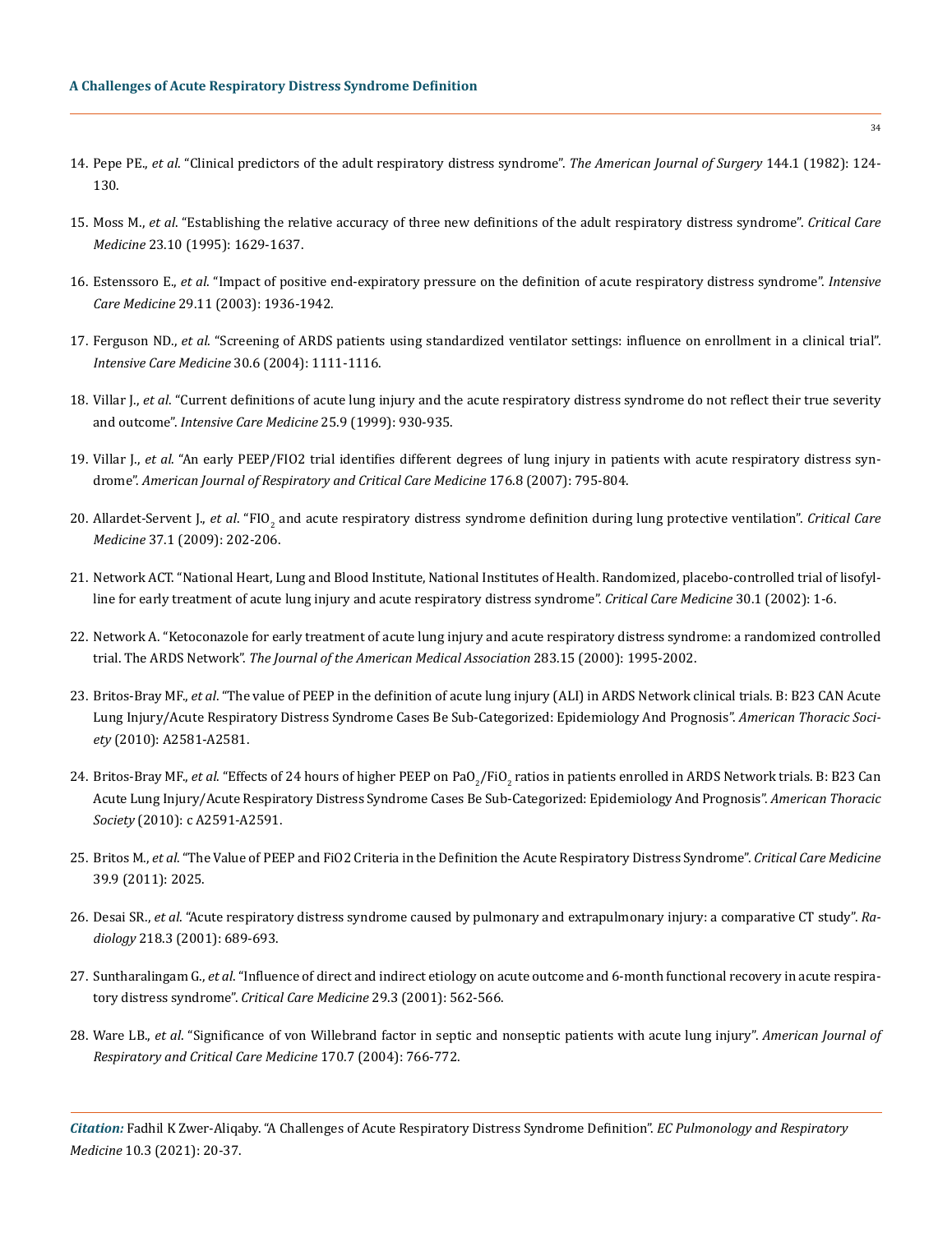- 29. Chavannes NH., *et al*[. "Suggestions for health information technology trials for respiratory disorders in low-and middle-income coun](https://pubmed.ncbi.nlm.nih.gov/26158263/)[try settings: what can we learn from trials in high-income country settings?"](https://pubmed.ncbi.nlm.nih.gov/26158263/) *NPJ Primary Care Respiratory Medicine* 25.1 (2015): 1-4.
- 30. [Gowda MS and Klocke RA. "Variability of indices of hypoxemia in adult respiratory distress syndrome".](https://pubmed.ncbi.nlm.nih.gov/8989174/) *Critical Care Medicine* 25.1 [\(1997\): 41-45.](https://pubmed.ncbi.nlm.nih.gov/8989174/)
- 31. Cujec B., *et al*[. "Positive end-expiratory pressure increases the right-to-left shunt in mechanically ventilated patients with patent fora](https://pubmed.ncbi.nlm.nih.gov/8215000/)men ovale". *[Annals of Internal Medicine](https://pubmed.ncbi.nlm.nih.gov/8215000/)* 119.9 (1993): 887-894.
- 32. [Takala J. "Hypoxemia due to increased venous admixture: influence of cardiac output on oxygenation. В: Applied physiology in inten](https://pubmed.ncbi.nlm.nih.gov/17342520/)[sive care medicine 1".](https://pubmed.ncbi.nlm.nih.gov/17342520/) *Springer* (2012): с 67-70.
- 33. [Fioretto JR and De Carvalho WB. "Temporal evolution of acute respiratory distress syndrome definitions".](https://pubmed.ncbi.nlm.nih.gov/24035871/) *The Journal of Pediatrics* [89.6 \(2013\): 523-530.](https://pubmed.ncbi.nlm.nih.gov/24035871/)
- 34. Fink A., *et al*[. "Consensus methods: characteristics and guidelines for use".](https://pubmed.ncbi.nlm.nih.gov/6380323/) *American Journal of Public Health* 74.9 (1984): 979-983.
- 35. Ferguson ND., *et al*[. "Acute respiratory distress syndrome: under recognition by clinicians and diagnostic accuracy of three clinical](https://pubmed.ncbi.nlm.nih.gov/16215375/)  definitions". *Critical Care Medicine* [33.10 \(2005\): 2228-2234.](https://pubmed.ncbi.nlm.nih.gov/16215375/)
- 36. Force ADT., *et al*. "Acute respiratory distress syndrome". *[The Journal of the American Medical Association](https://www.healthline.com/health/acute-respiratory-distress-syndrome)* 307.23 (2012): 2526-2533.
- 37. Goh AYT., *et al*[. "Incidence of acute respiratory distress syndrome: a comparison of two definitions".](https://pubmed.ncbi.nlm.nih.gov/9875023/) *Archives of Disease in Childhood*  [79.3 \(1998\): 256-259.](https://pubmed.ncbi.nlm.nih.gov/9875023/)
- 38. Guérin C., *et al*[. "The ten diseases that look like ARDS".](https://pubmed.ncbi.nlm.nih.gov/25527375/) *Intensive Care* Medicine 41.6 (2015): 1099-1002.
- 39. Hofkens P-J., *et al*[. "Common pitfalls and tips and tricks to get the most out of your transpulmonary thermodilution device: results of](https://pubmed.ncbi.nlm.nih.gov/25421923/)  a survey and state-of-the-art review". *[Anaesthesiology Intensive Therapy](https://pubmed.ncbi.nlm.nih.gov/25421923/)* 47.2 (2015): 89-116.
- 40. Berkowitz DM., *et al*[. "Accurate characterization of extravascular lung water in acute respiratory distress syndrome".](https://pubmed.ncbi.nlm.nih.gov/18496374/) *Critical Care Medicine* [36.6 \(2008\): 1803.](https://pubmed.ncbi.nlm.nih.gov/18496374/)
- 41. Jozwiak M., *et al*[. "Extravascular lung water is an independent prognostic factor in patients with acute respiratory distress syndrome".](https://pubmed.ncbi.nlm.nih.gov/23263578/)  *[Critical Care Medicine](https://pubmed.ncbi.nlm.nih.gov/23263578/)* 41.2 (2013): 472-480.
- 42. [Perel A. "Extravascular lung water and the pulmonary vascular permeability index may improve the definition of ARDS".](https://pubmed.ncbi.nlm.nih.gov/23347799/) *Critical Care*  [17.1 \(2013\): 108.](https://pubmed.ncbi.nlm.nih.gov/23347799/)
- 43. Roch A., *et al*[. "Accuracy of the double indicator method for measurement of extravascular lung water depends on the type of acute](https://pubmed.ncbi.nlm.nih.gov/15090967/)  lung injury". *[Critical Care Medicine](https://pubmed.ncbi.nlm.nih.gov/15090967/)* 32.3 (2004): 811-817.
- 44. Katzenelson R., *et al*[. "Accuracy of transpulmonary thermodilution versus gravimetric measurement of extravascular lung water".](https://www.researchgate.net/publication/8468323_Accuracy_of_transpulmonary_thermodilution_versus_gravimetric_measurement_of_extravascular_lung_water)  *[Critical Care Medicine](https://www.researchgate.net/publication/8468323_Accuracy_of_transpulmonary_thermodilution_versus_gravimetric_measurement_of_extravascular_lung_water)* 32.7 (2004): 1550-1554.
- 45. [Monnet X and Teboul J-L. "Transpulmonary thermodilution: advantages and limits".](https://ccforum.biomedcentral.com/articles/10.1186/s13054-017-1739-5) *Critical Care* 21.1 (2017): 147.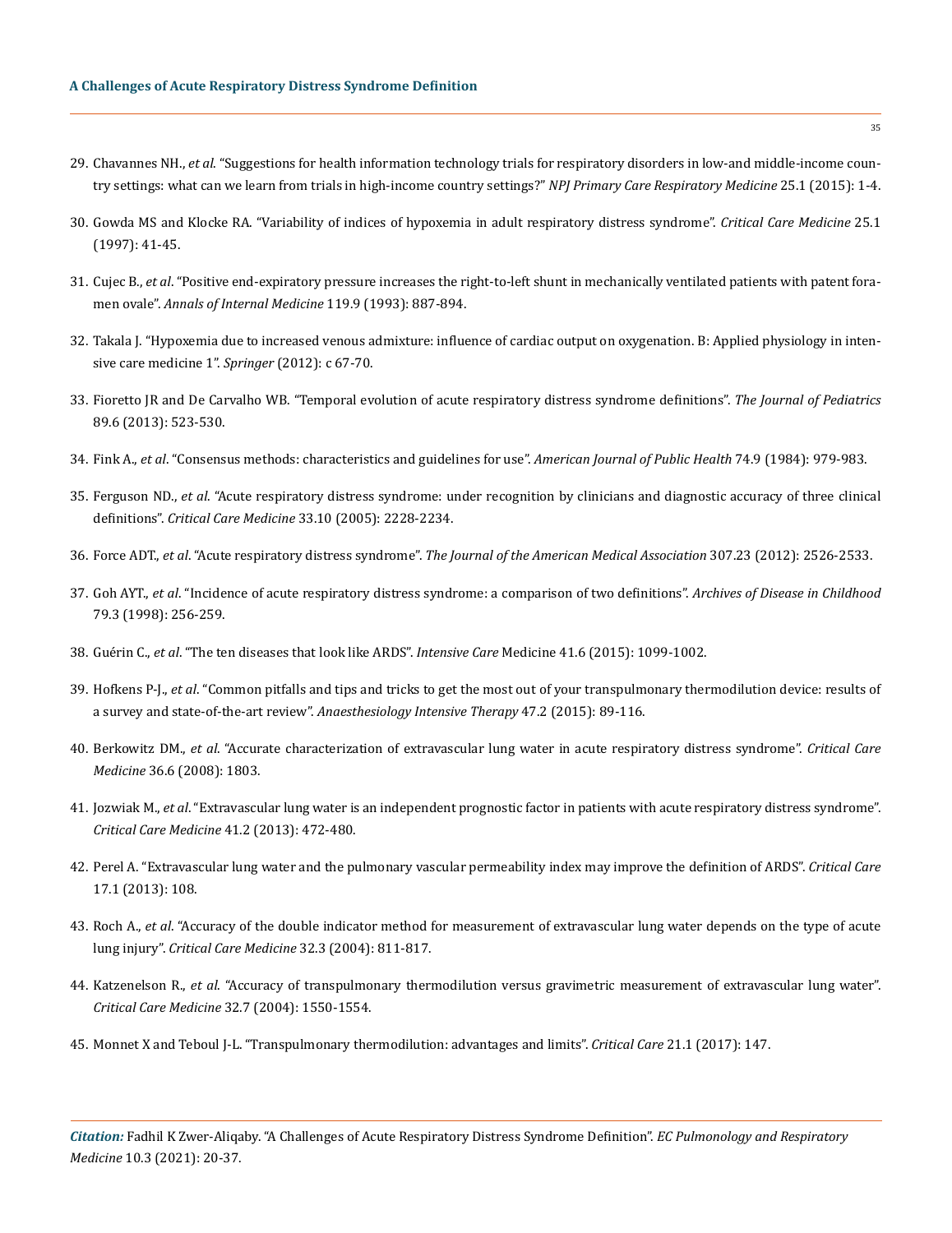- 46. [Ware LB and Matthay MA. "The acute respiratory distress syndrome".](https://pubmed.ncbi.nlm.nih.gov/22850883/) *The New England Journal of Medicine* 342.18 (2000): 1334- [1349.](https://pubmed.ncbi.nlm.nih.gov/22850883/)
- 47. Brivet FG., *et al*[. "Calculated global end-diastolic volume does not correspond to the largest heart blood volume: a bias for cardiac](https://pubmed.ncbi.nlm.nih.gov/15368039/)  function index?" *[Intensive Care Medicine](https://pubmed.ncbi.nlm.nih.gov/15368039/)* 30.11 (2004): 2133-2134.
- 48. Kushimoto S., *et al*[. "The clinical usefulness of extravascular lung water and pulmonary vascular permeability index to diagnose and](https://pubmed.ncbi.nlm.nih.gov/23232188/)  [characterize pulmonary edema: a prospective multicenter study on the quantitative differential diagnostic definition for acute lung](https://pubmed.ncbi.nlm.nih.gov/23232188/)  injury/acute". *Critical Care* [16.6 \(2012\): 1-15.](https://pubmed.ncbi.nlm.nih.gov/23232188/)
- 49. [Tagami T and Ong MEH. "Extravascular lung water measurements in acute respiratory distress syndrome: why, how, and when?"](https://pubmed.ncbi.nlm.nih.gov/29608455/) *Cur[rent Opinion in Critical Care](https://pubmed.ncbi.nlm.nih.gov/29608455/)* 24.3 (2018): 209.
- 50. Ferguson ND., *et al*[. "The Berlin definition of ARDS: an expanded rationale, justification, and supplementary material".](https://pubmed.ncbi.nlm.nih.gov/22926653/) *Intensive Care Medicine* [38.10 \(2012\): 1573-1582.](https://pubmed.ncbi.nlm.nih.gov/22926653/)
- 51. Redant S., *et al*[. "Diagnosing acute respiratory distress syndrome with the Berlin definition: Which technical investigations should be](https://www.ncbi.nlm.nih.gov/pmc/articles/PMC6463827/)  the best to confirm it?" *[Journal of Translational Internal Medicine](https://www.ncbi.nlm.nih.gov/pmc/articles/PMC6463827/)* 7.1 (2019): 1-2.
- 52. Riviello ED., *et al*[. "Hospital incidence and outcomes of the acute respiratory distress syndrome using the Kigali modification of the](https://pubmed.ncbi.nlm.nih.gov/26352116/)  Berlin definition". *[American Journal of Respiratory and Critical Care Medicine](https://pubmed.ncbi.nlm.nih.gov/26352116/)* 193.1 (2016): 52-59.
- 53. Chen W., *et al*[. "Clinical characteristics and outcomes are similar in ARDS diagnosed by oxygen saturation/Fio2 ratio compared with](https://pubmed.ncbi.nlm.nih.gov/26271028/)  Pao<sub>2</sub>/Fio<sub>2</sub> ratio". *Chest* [148.6 \(2015\): 1477-1483.](https://pubmed.ncbi.nlm.nih.gov/26271028/)
- 54. [Bein T. "From Berlin to Kigali: the sobering journey of acute respiratory distress syndrome".](https://jtd.amegroups.com/article/view/7080/html) *The Journal of Thoracic Disease* 8.5 [\(2016\): E282.](https://jtd.amegroups.com/article/view/7080/html)
- 55. Buregeya E., *et al*[. "Acute respiratory distress syndrome in the global context".](https://www.sciencedirect.com/science/article/abs/pii/S2211816014026076) *Global Heart* 9.3 (2014): 289-295.
- 56. Levitt JE., *et al*[. "Identification of early acute lung injury at initial evaluation in an acute care setting prior to the onset of respiratory](https://pubmed.ncbi.nlm.nih.gov/19188549/) failure". *Chest* [135.4 \(2009\): 936-943.](https://pubmed.ncbi.nlm.nih.gov/19188549/)
- 57. Festic E., *et al*[. "US Critical Illness and Injury Trials Group: Lung Injury Prevention Study Investigators \(USCIITG–LIPS\). SpO](https://pubmed.ncbi.nlm.nih.gov/24362445/)<sub>2</sub>/FiO<sub>2</sub> ratio [on hospital admission is an indicator of early acute respiratory distress syndrome development among patients at risk".](https://pubmed.ncbi.nlm.nih.gov/24362445/) *Journal of [Intensive Care Medicine](https://pubmed.ncbi.nlm.nih.gov/24362445/)* 30.4 (2015): 209-216.
- 58. Rice TW., *et al.* "Comparison of the SpO<sub>2</sub>/FIO<sub>2</sub> ratio and the PaO<sub>2</sub>/FIO<sub>2</sub> [ratio in patients with acute lung injury or ARDS".](https://pubmed.ncbi.nlm.nih.gov/17573487/) *Chest* 132.2 [\(2007\): 410-417.](https://pubmed.ncbi.nlm.nih.gov/17573487/)
- 59. Perez-Padilla JR. "Altitude, the ratio of PaO<sub>2</sub> to fraction of inspired oxygen, and shunt: impact on the assessment of acute lung injury". *[Archivos De Bronconeumologia](https://www.archbronconeumol.org/en-altitude-ratio-pao2-fraction-inspired-articulo-S157921290660356X)* 40.10 (2004): 459-462.
- 60. Karbing DS., *et al.* "Variation in the PaO<sub>2</sub>/FiO<sub>2</sub> ratio with FiO<sub>2</sub>: mathematical and experimental description, and clinical relevance". *Critical Care* [11.6 \(2007\): R118.](https://ccforum.biomedcentral.com/articles/10.1186/cc6174)